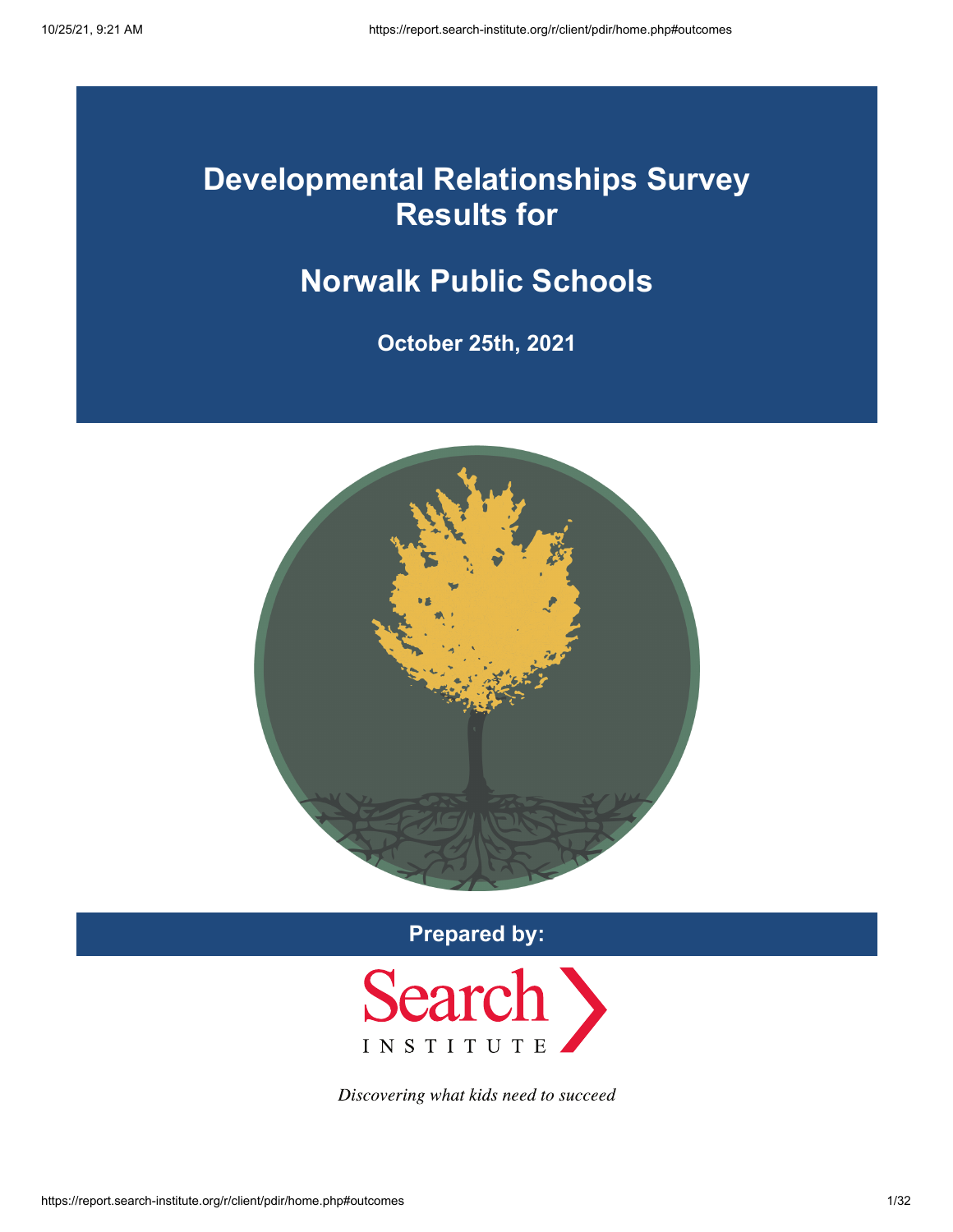# <span id="page-1-0"></span>**Introduction**

This report is based on your young peoples' responses to the Developmental Relationships Survey. The report was prepared by Search Institute, a non-profit organization that partners with schools, youth programs, and other organizations to conduct and apply research that promotes positive youth development and advances equity. Search Institute generates new knowledge through mixedmethods studies and develops and delivers workshops, surveys, and other resources that enable practitioners and parents to understand and act on the science of youth development.

In this report, you will find actionable data on developmental relationships, social and emotional competencies, and equitable practices. We hope that these data will help you make the case that developmental relationships are the lever through which we can advance social and emotional competence and create more equitable environments where all young people are equipped to continue on their paths to thrive.



Search Institute 3001 Broadway Street Northeast, Suite 310 Minneapolis, MN 55413 1-800-888-7828 info@searchinstitute.org [www.searchinstitute.org](https://www.search-institute.org/)

Copyright © 2021 by Search Institute. All rights reserved. No part of this publication may be reproduced in any manner whatsoever, mechanical, digital, or electronic, without prior permission from the publisher, except in brief quotations or summaries in articles or reviews, or as follows:

The titled organization or its designee may reproduce and distribute this report in its entirety for informational and educational purposes only.

The titled organization or its designee may reproduce or adapt findings from this report to other formats (including, but not limited to, brochures, websites, and presentations), provided Search Institute is acknowledged as the source of the information.

Developmental Relationships Survey Results for Norwalk Public Schools 2021/10/25 – Report: 404100001051 | BMHS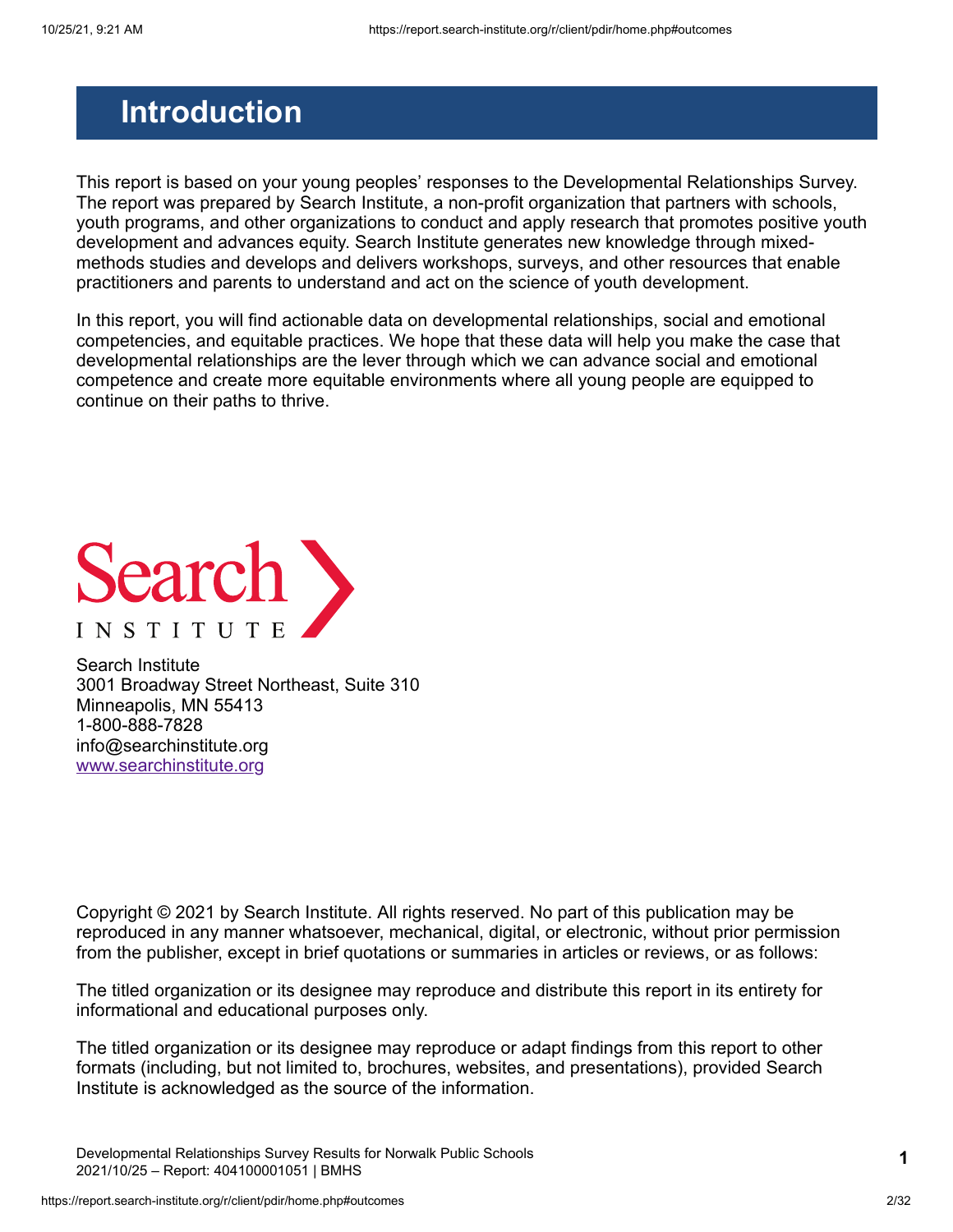# <span id="page-2-0"></span>**Table of Contents**

|                                                          | Page |
|----------------------------------------------------------|------|
| <b>Introduction</b>                                      |      |
| <b>Table of Contents</b>                                 |      |
| <b>What are Developmental Relationships</b>              |      |
| <b>Developmental Relationships Framework</b>             |      |
| <b>Description of Your Study &amp; Sample</b>            |      |
| <b>Demographics</b>                                      | ĥ    |
| <b>How to Read the Report &amp; Interpret Results</b>    |      |
| <b>Core Measure 1: Developmental Relationships</b>       | 10   |
| <b>Core Measure 2: Social and Emotional Competencies</b> | 15   |
| <b>Core Measure 3: Equitable Practices</b>               |      |
| <b>Additional Measures: Outcomes</b>                     | 19   |
| <b>Outcomes: DFC Four Core Measures</b>                  | 20   |
| <b>Additional Measures: Current Events</b>               | 25   |
| <b>Current Events: COVID-19</b>                          | 26   |
| <b>Current Events: Racial Injustice</b>                  | 29   |

Developmental Relationships Survey Results for Norwalk Public Schools 2021/10/25 – Report: 404100001051 | BMHS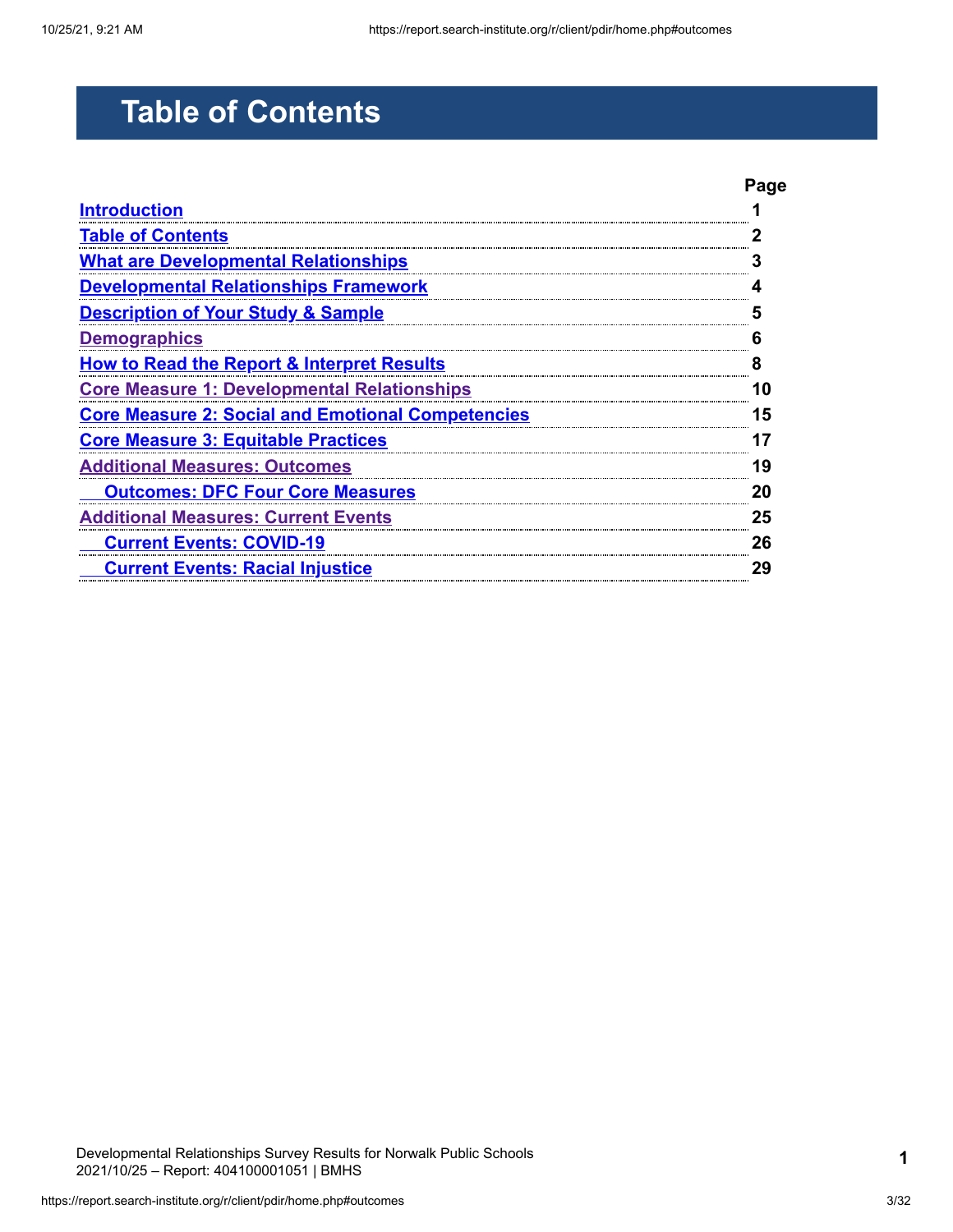## <span id="page-3-0"></span>**What are Developmental Relationships**

Over the past decade, Search Institute has conducted a multi-year effort to better understand the role relationships play in positive youth development. This work has led to extensive literature reviews and numerous qualitative and quantitative studies to inform our understanding of the power of relationships young people have with parenting adults, educators, and youth workers (e.g., mentors, program staff, among others). It is through this work that Search Institute has defined these highquality relationships as "developmental relationships." Developmental relationships are close connections through which young people discover who they are (identity), gain abilities to share their own lives (agency), and learn how to interact with and contribute to the world around them (committed to their community).

Developmental relationships are characterized by five interconnected elements (with specific actions within each): express care, challenge growth, provide support, share power, and expand possibilities. To date, Search Institute's research has shown that when young people experience developmental relationships with caring adults, they tend to report a wide range of positive outcomes including social-emotional strengths (Syvertsen et al., 2015), increased resiliency (Roehlkepartain et al., 2017), and greater academic motivation (Scales et al., 2019).

Just as a system of roots supports and nourishes trees as they develop and grow, nurturing relationships with adults provide a foundation for young people's development by offering them guidance, encouragement, and new opportunities. Cultivating strong roots nourishes young people and supports their development and growth while creating a foundation of stability.



Developmental Relationships Survey Results for Norwalk Public Schools 2021/10/25 – Report: 404100001051 | BMHS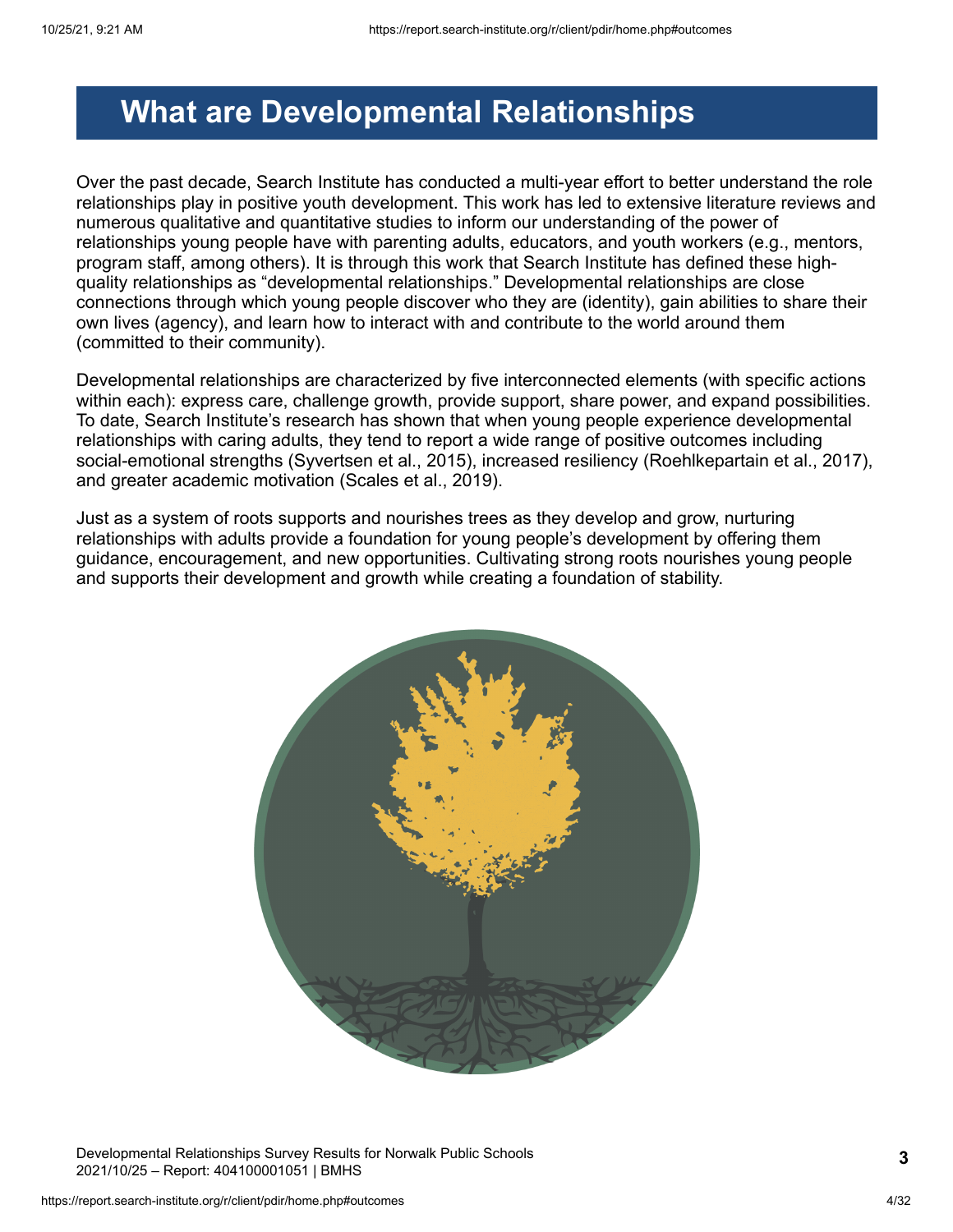# <span id="page-4-0"></span>**The Developmental Relationships Framework**

Young people are more likely to grow up successfully when they experience developmental relationships with important people in their lives. Developmental relationships are close connections through which young people discover who they are, cultivate abilities to shape their own lives, and learn how to engage with and contribute to the world around them. Search Institute has identified five elements—expressed in 20 specific actions—that make relationships powerful in young people's lives.

| <b>Elements</b>                                                                               | <b>Actions</b>                                                                  | <b>Definitions</b>                                                                                                                                                                           |
|-----------------------------------------------------------------------------------------------|---------------------------------------------------------------------------------|----------------------------------------------------------------------------------------------------------------------------------------------------------------------------------------------|
| <b>Express Care</b><br>Show me that I matter to<br>you.                                       | • Be dependable<br>Listen<br>Believe in me<br>Be warm<br>Encourage<br>$\bullet$ | Be someone I can trust.<br>Really pay attention when we are together.<br>Make me feel known and valued.<br>Show me you enjoy being with me.<br>Praise me for my efforts and achievements.    |
| <b>Challenge Growth</b><br>Push me to keep getting<br>better.                                 | Expect my best<br>Stretch<br>Hold me accountable<br>• Reflect on failures       | Expect me to live up to my potential.<br>Push me to go further.<br>Insist I take responsibility for my actions.<br>Help me learn from mistakes and setbacks.                                 |
| <b>Provide Support</b><br>Help me complete tasks<br>and achieve goals.                        | Navigate<br>Empower<br>• Advocate<br>Set boundaries                             | Guide me through hard situations and systems.<br>Build my confidence to take charge of my life.<br>Stand up for me when I need it.<br>Put limits in place that keep me on track.             |
| <b>Share Power</b><br>Treat me with respect and<br>give me a say.                             | Respect me<br>Include me<br>Collaborate<br>• Let me lead                        | Take me seriously and treat me fairly.<br>Involve me in decisions that affect me.<br>Work with me to solve problems and reach goals.<br>Create opportunities for me to take action and lead. |
| <b>Expand Possibilities</b><br>Connect me with people<br>and places that broaden<br>my world. | • Inspire<br>Broaden horizons<br>• Connect                                      | Inspire me to see possibilities for my future.<br>Expose me to new ideas, experiences, and places.<br>Introduce me to people who can help me grow.                                           |

NOTE: Relationships are, by definition, bidirectional, with each person giving and receiving. So each person in a strong relationship both engages in and experiences each of these actions. However, for the purpose of clarity, this framework is expressed from the perspective of one young person.

Copyright © 2020 Search Institute, Minneapolis, MN. www.searchinstitute.org. May be reproduced for nonprofit, educational use.

[Download a PDF of the framework](https://report.search-institute.org/r/images/drs/Developmental_Relationships_Framework_English_2019-03-25.pdf)

Developmental Relationships Survey Results for Norwalk Public Schools 2021/10/25 – Report: 404100001051 | BMHS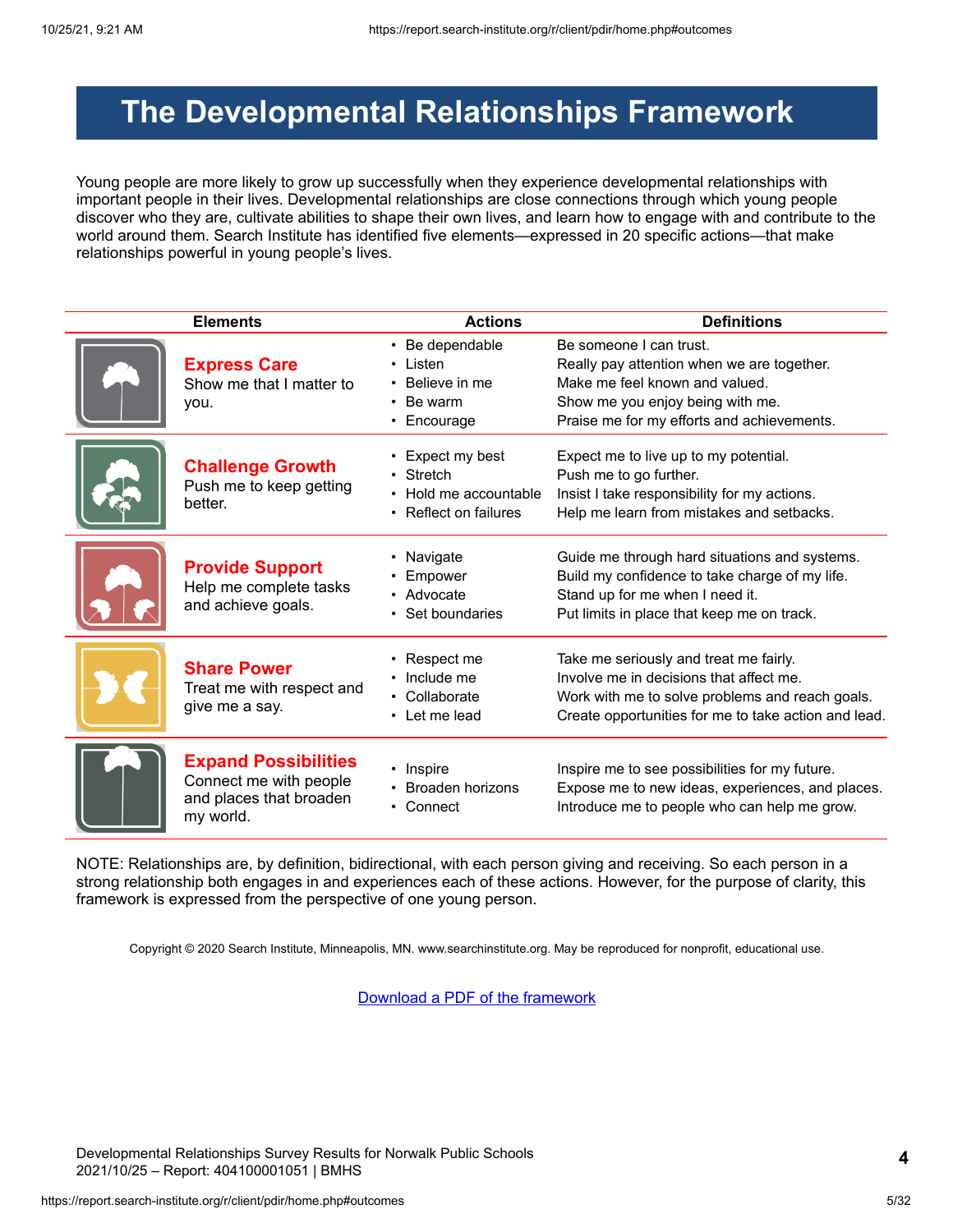# <span id="page-5-0"></span>**Description of Your Study & Sample**

Search Institute's Developmental Relationships Survey was used for this study. This survey is designed for young people in grades 4 through 12+ and is typically administered online independently or in a group setting. Some young people may choose to use the included audio prompts to assist with comprehension. Standardized administration procedures were provided to staff who administered the survey to enhance the quality of the data.

The specific characteristics of your survey participants are shown in the table and waffle charts on the next two pages. When reviewing demographic data in this report, it is important to note that survey participants self-reported on each of these attributes. As such, it may not entirely align with your own demographic data. Understanding who participated is vital for appropriate interpretation and application. If your sample reflects the population you seek to engage, then you can have more confidence that the results will be broadly applicable. If your sample does not match your target population, you will need to consider these differences when interpreting the findings.

This report will only show results for samples of at least 30 young people. This reduces the risk that results on particular young people will be singled out and discussed, particularly in public settings. In addition, results from very small samples of young people should not be applied more broadly, nor should assumptions be made that their perspectives are generalizable or transferrable to larger groups. Their results may be true for them, but there may not be enough young people in the sample to account for measurement and sampling errors.

#### **Discussion Questions**

- What worked with the survey administration? What challenges were present? How can we avoid these problems going forward?
- How did youth respond to being asked to complete the survey? Were staff and young people sufficiently aware of the survey's purpose?
- $\Omega$  In what ways does the sample in your survey reflect (or not reflect) the young people you seek to hear from as you develop your priorities and action plans?
- $\Omega$  What characteristics of the survey sample make it particularly valuable? (For example, perhaps there is a subgroup included that you haven't heard from before. Or perhaps it includes young people who participate regularly but don't always speak up.)
- $(?)$  If your study does not include all the perspectives of young people you would want to include, how might you engage those additional voices moving forward? (This might include asking them to be part of the study interpretation and planning process.)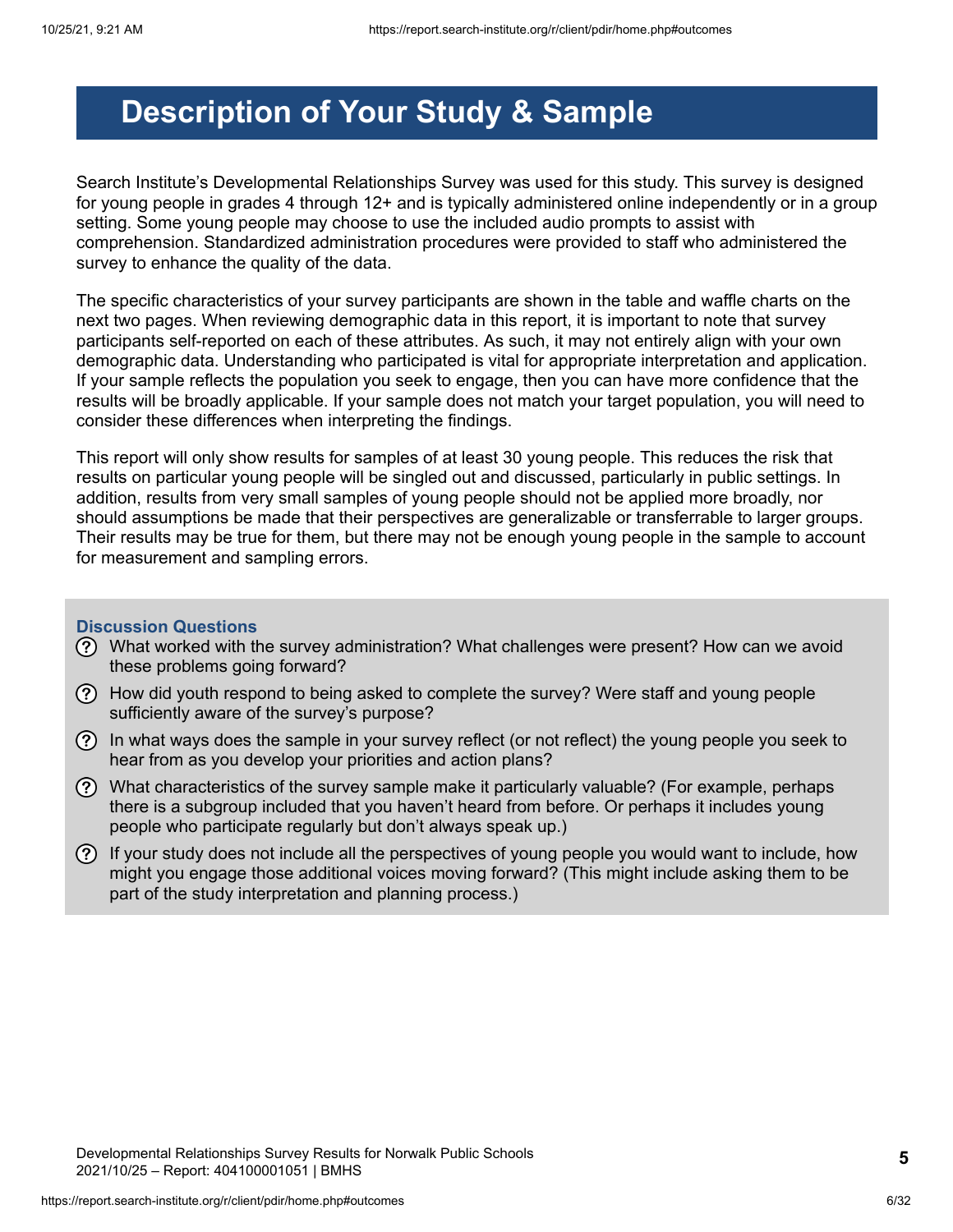# <span id="page-6-0"></span>**Demographics Tables**

| <b>Youth Demographics</b> | <b>Sample Size</b> |
|---------------------------|--------------------|
| <b>Total</b>              | 484                |
| Age                       |                    |
| ~10                       | 0                  |
| 10                        | 0                  |
| 11                        | $\mathbf 1$        |
| 12                        | 0                  |
| 13                        | 0                  |
| 14                        | 58                 |
| 15                        | 154                |
| 16                        | 136                |
| 17                        | 69                 |
| 18                        | 43                 |
| $19+$                     | 7                  |
| Grade                     |                    |
| Not enrolled              | 0                  |
| Grade 4                   | 0                  |
| Grade 5                   | 0                  |
| Grade 6                   | 0                  |
| Grade 7                   | 0                  |
| Grade 8                   | 0                  |
| Grade 9                   | 142                |
| Grade 10                  | 182                |
| Grade 11                  | 74                 |
| Grade 12                  | 66                 |
| Post-secondary            | 0                  |
| Gender                    |                    |
| Girl                      | 263                |
| Boy                       | 206                |
| Other                     | 11                 |
| Race                      |                    |
| Asian/Pacific Islander    | 18                 |
| <b>Black</b>              | 47                 |
| Hispanic/Latinx           | 219                |
| Native American           | 1                  |
| White                     | 121                |
| Other                     | 8                  |
| Multiracial               | 62                 |

Developmental Relationships Survey Results for Norwalk Public Schools 2021/10/25 – Report: 404100001051 | BMHS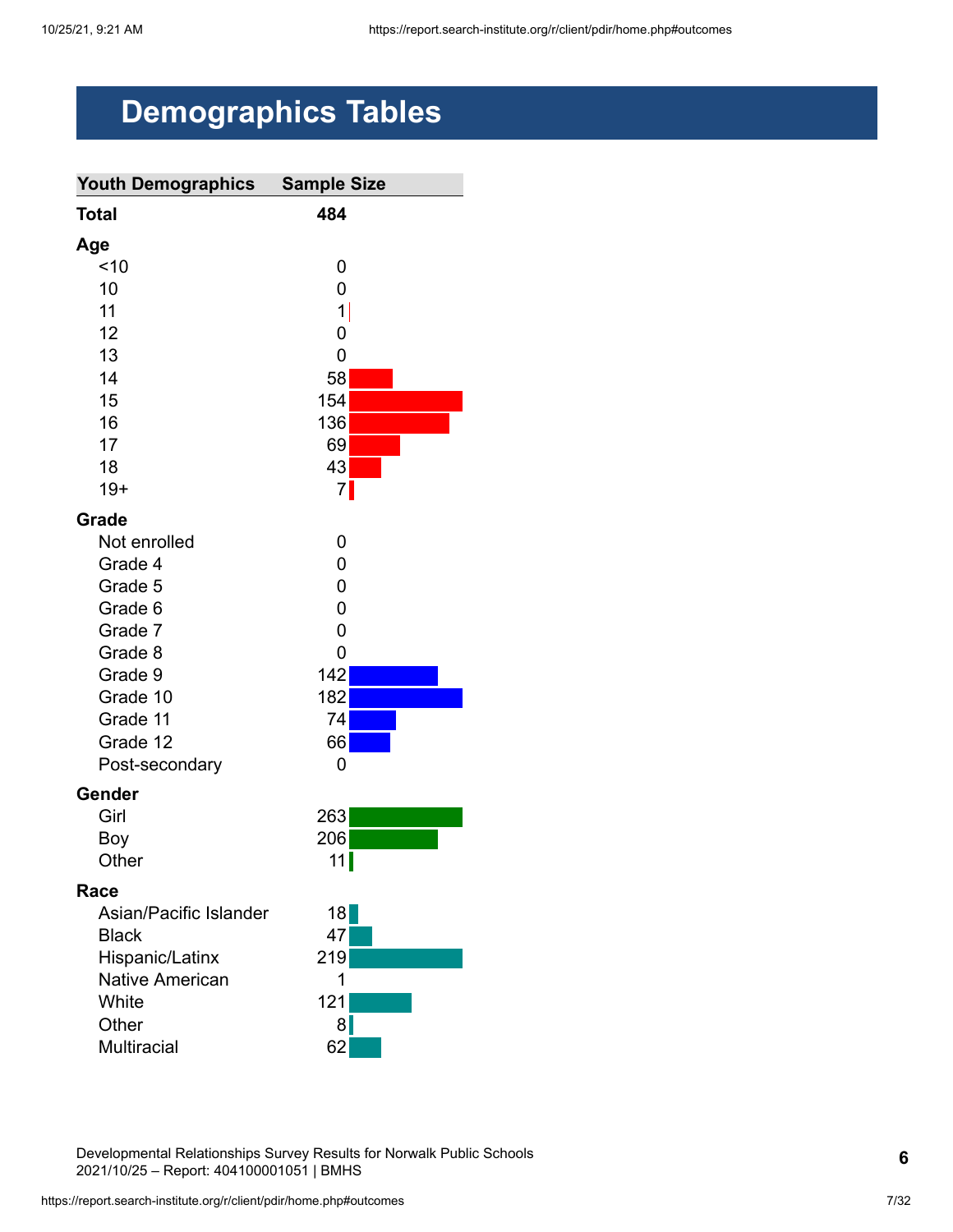# **Demographics Charts**

The following waffle charts contain additional descriptive information about your young people who participated in the survey.



**15% are in ESL/ELL programming 4% experienced food insecurity**









Developmental Relationships Survey Results for Norwalk Public Schools 2021/10/25 – Report: 404100001051 | BMHS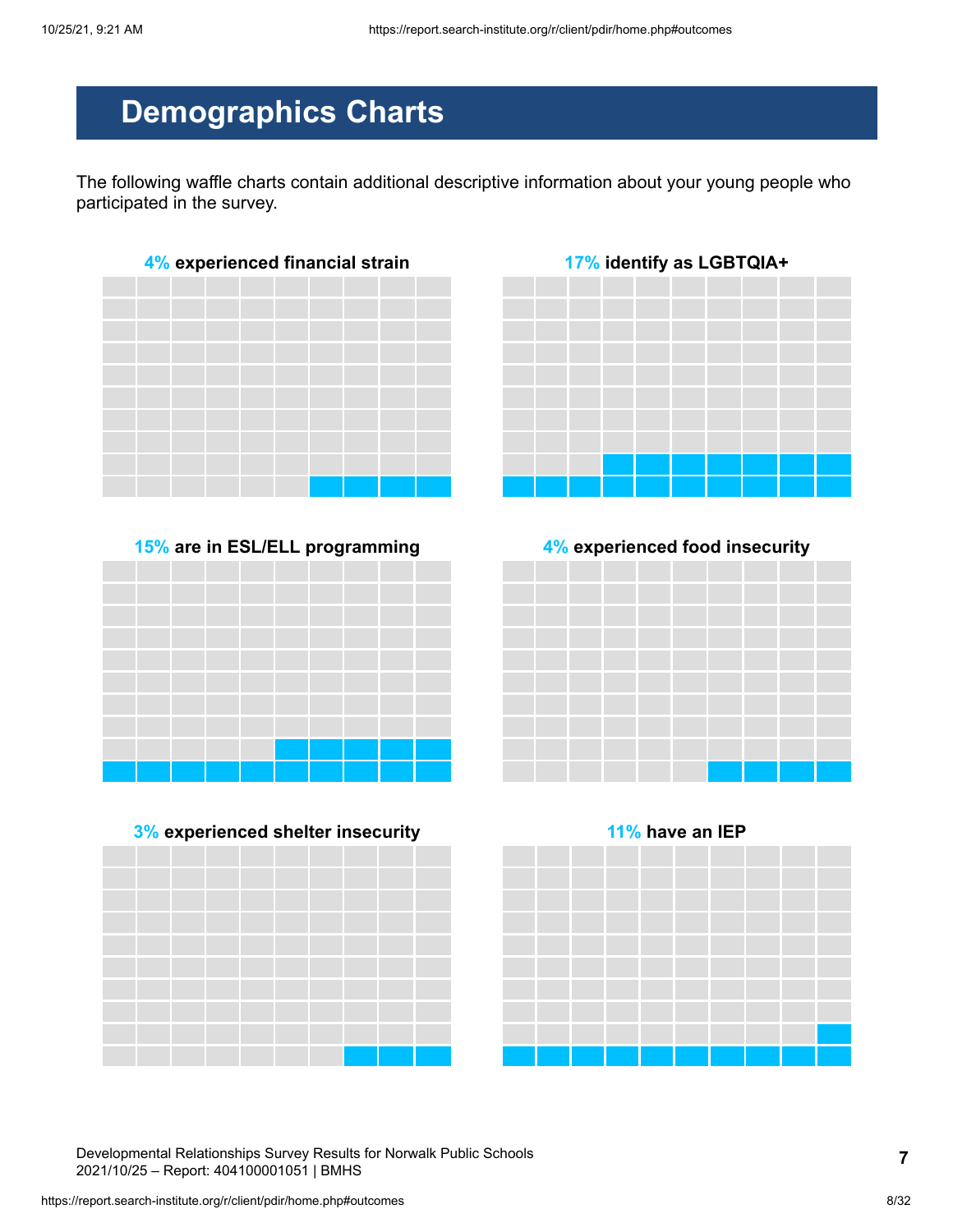# <span id="page-8-0"></span>**How to Read the Report & Interpret Results**

This report offers unique information on your young people and their experiences with your organization. It emphasizes the relationships and equitable practices that are essential for young people to develop the social and emotional competencies critical for success in life. These data are meant to guide schools and youth-serving organizations to put in place research-informed strategies to boost their intentional practices in building developmental relationships.

This report provides information from several angles. We recommend you review your results in several stages that allow you to both see the broad context and focus on specific issues, needs, gaps, or priorities. As you do this, consider the following:

- 1. Examine the broadest findings, such as the overall scores for each category of developmental relationships and social and emotional competencies. This high-level review will give you an overall sense of what is happening with your young people. Note any clear patterns, surprises, or questions you see.
- 2. Pay attention to both averages and distribution. The report shows both average scores, which gives you a sense of your young people overall, and the "distribution" of scores, which shows the percentages of young people who scored low and high in each area. These different groups are referred to as "Weak," "Moderate," and "Strong" within this report.
- 3. Access the online dashboard to examine the data for subgroups of young people, particularly those that are most relevant to your work. Do you see surprises or meaningful differences that need further exploration?
- 4. Focus on data in which you and your organization have a particular stake. You may have goals related to specific indicators. Reflect on how they either align with or offer a counterpoint to the general patterns you noticed earlier.

These data are best examined in conversation with multiple stakeholders, including young people, staff, parenting adults, positional leaders, and others—all of whom will bring different perspectives to the interpretation. If you do not already have a diverse guiding team for your planning process, convene one or more groups to work together to internalize, interpret, and then use the data for change. This process will build shared understanding and commitment to actions you ultimately take based on the findings.

You will note that this report does not have "norm" data to which to make comparisons. Though it can be interesting to compare your own results to others, Search Institute's experience in working with schools and other organizations is that it can be distracting or counterproductive. Your population can be quite different from those on which national norms are based, making it difficult to interpret differences. Furthermore, the most important context is your local context, your shared priorities, and the gaps between your current realities and your targets for growth. In other words, the most relevant comparison is to your hopes, aspirations, and goals for your young people. Thus, we encourage emphasizing the local context as a comparison point, rather than focusing on comparing your data to other organizations.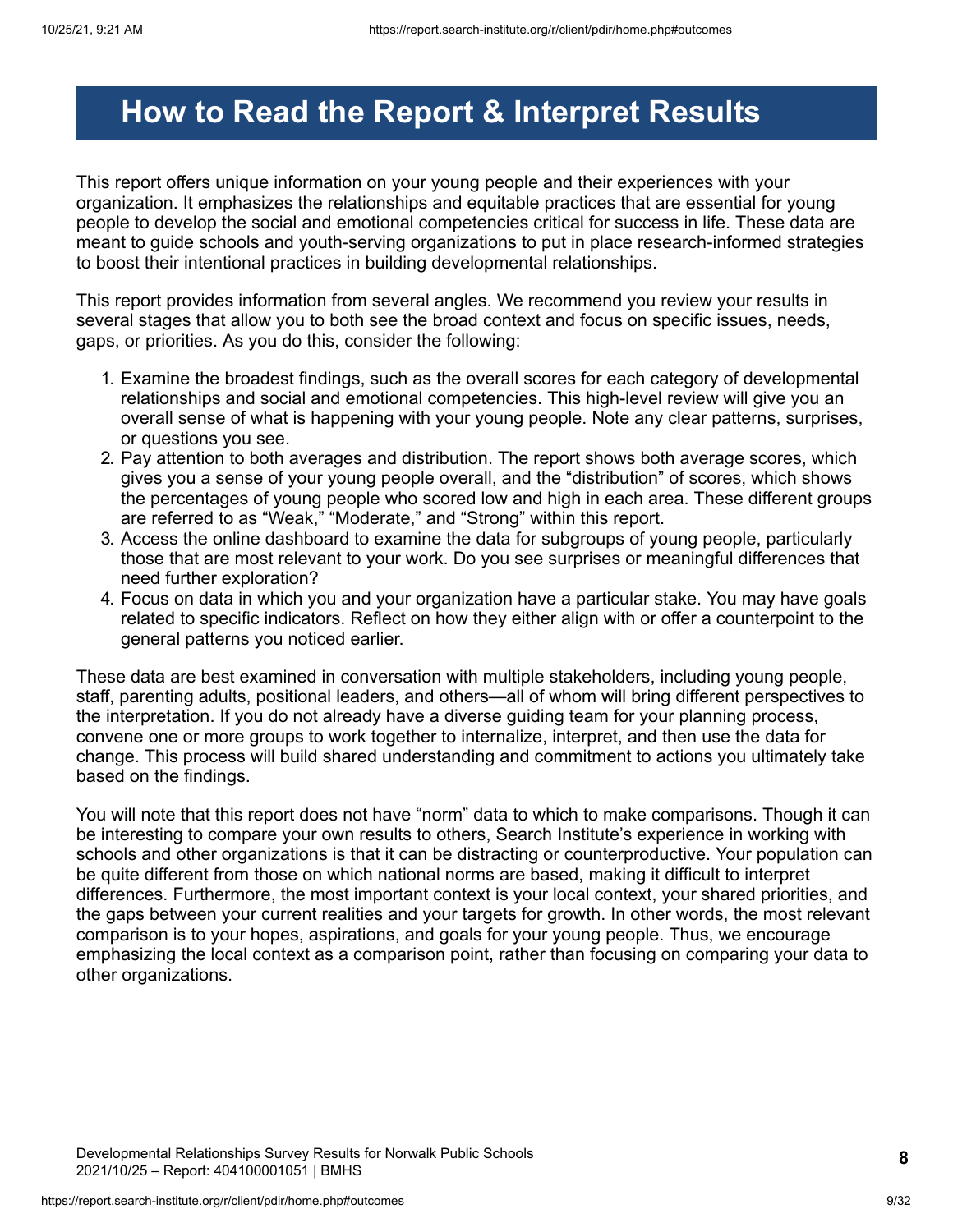It is important to remember that these survey data represent just one source of information. No single source of information—no matter how valid—can tell the whole story about how your young people are doing. For those reasons, among others, these data should not be used for accountability purposes. It is important to review these data (like all information and data) critically and in context of other information, experience, and research. If it reinforces other data points, you can have more confidence in it. If it contradicts other findings or perspectives, dig deeper to understand the reason for the differences.

As you look at the detailed tables of data, it can be tempting to over-interpret small differences between groups of young people. A difference between scores that may look meaningful, might not reach a level of statistical significance. That is, small differences may be due to measurement error. Small differences are less likely to be significant with smaller samples.

With these general guidelines in mind, we believe you will find important results, patterns, and insights in this report that offer a fresh perspective on how young people are experiencing the essential relationships and equitable practices that matter to their success.

This report is structured into three core sections: Developmental Relationships, Social and Emotional Competencies, and Equitable Practices. Additional sections may be present depending on your organization's customizations.

#### **How are average scores calculated?**

Each survey item has four response choices, scored on a scale from 1-4. Individual item scores are added together then divided by the total number of items. The resulting number (1-4) is then converted to a 0-100 range with the following formula  $((x-1)^*100)/3$  to assist with interpretation.

#### **How are responses distributed?**

Scores are shown in three levels. These three levels are: weak (scores of 0-33 that reflect responses of the first two response options), moderate (scores of 33.33-66.33 that reflect the third response option), and strong (scores of 66.67-100 that reflect the fourth response option). From this, you may identify areas where young people are either particularly high or low, which may not always be evident from the average score. In our pilot studies, young people who reported having higher developmental relationship scores typically had better youth development outcomes.

**As you make meaning of the data, follow a reflective process with the following questions:**

- What stands out? We recommend that you start by naming objective stats (e.g. Express Care was our strongest element with a score of 80).
- What encourages you? What discourages you?
- What surprises you? What is not clear?
- What is the importance of this?
- What may have led to this result?
- What action ideas come to mind? Note that actions may come in different forms (e.g. things we should do more often or less often; things that should be kept the same; making something more widely available or systematic).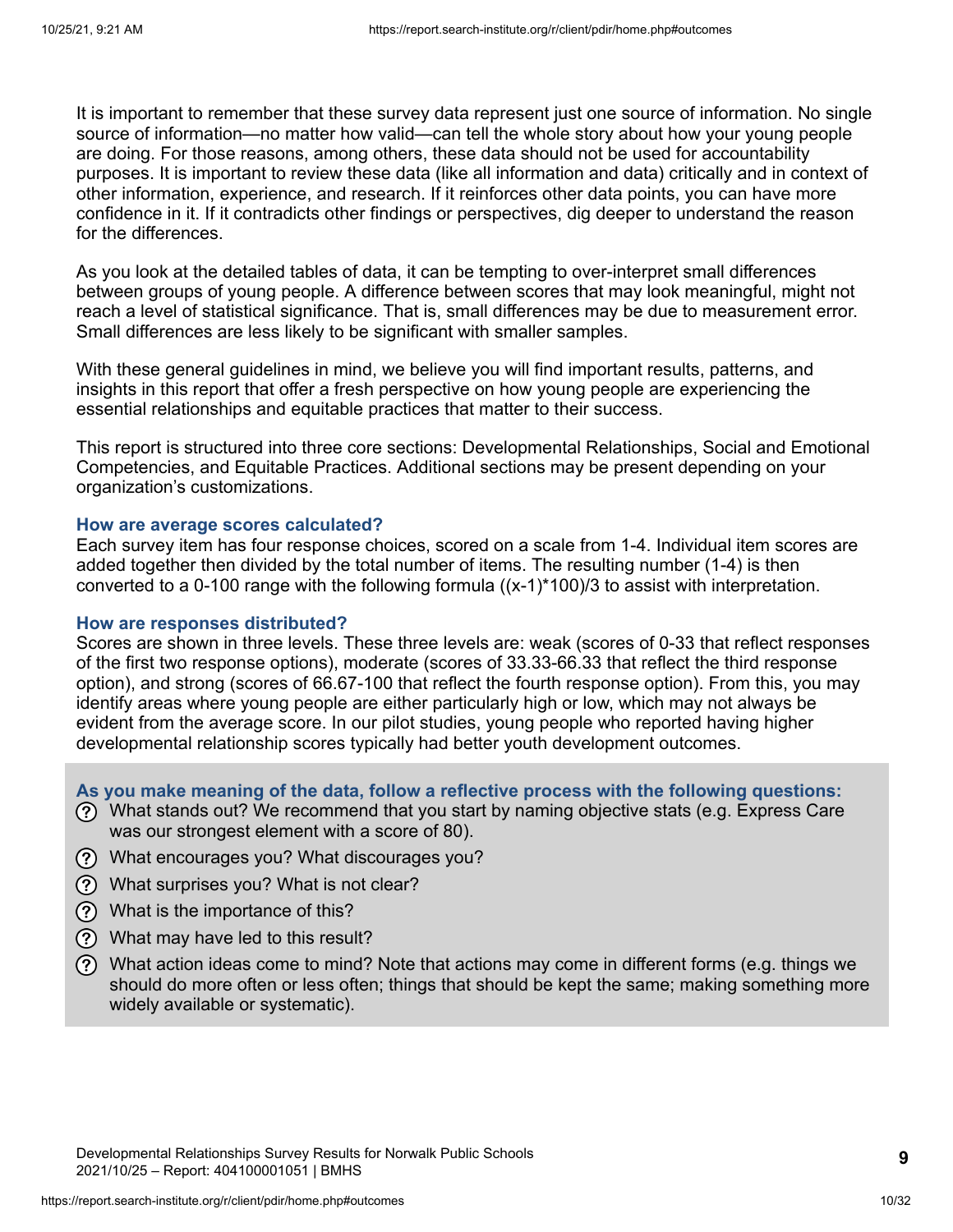# <span id="page-10-0"></span>**Core Measure 1: Developmental Relationships**

Developmental relationships are close connections through which young people discover who they are (identity), gain abilities to share their own lives (agency), and learn how to interact with and contribute to the world around them (committed to their community).

Developmental relationships are characterized by five interconnected elements (with specific actions within each): express care, challenge growth, provide support, share power, and expand possibilities. To date, Search Institute's research has shown that when young people experience developmental relationships with caring adults, they tend to report a wide range of positive outcomes including social-emotional strengths (Syvertsen et al., 2015), increased resiliency (Roehlkepartain et al., 2017), and greater academic motivation (Scales et al., 2019).

In this chapter, we will explore young people's experiences of developmental relationships and the five elements with the adults at Norwalk Public Schools.



**Youth generally reported experiencing moderate developmental relationships overall.**

**Note:** The red bar indicates the score from your previous administration of the survey. If this is your time 1 survey, then it will reflect the minimum benchmark for a "strong" score.

Developmental Relationships Survey Results for Norwalk Public Schools 2021/10/25 – Report: 404100001051 | BMHS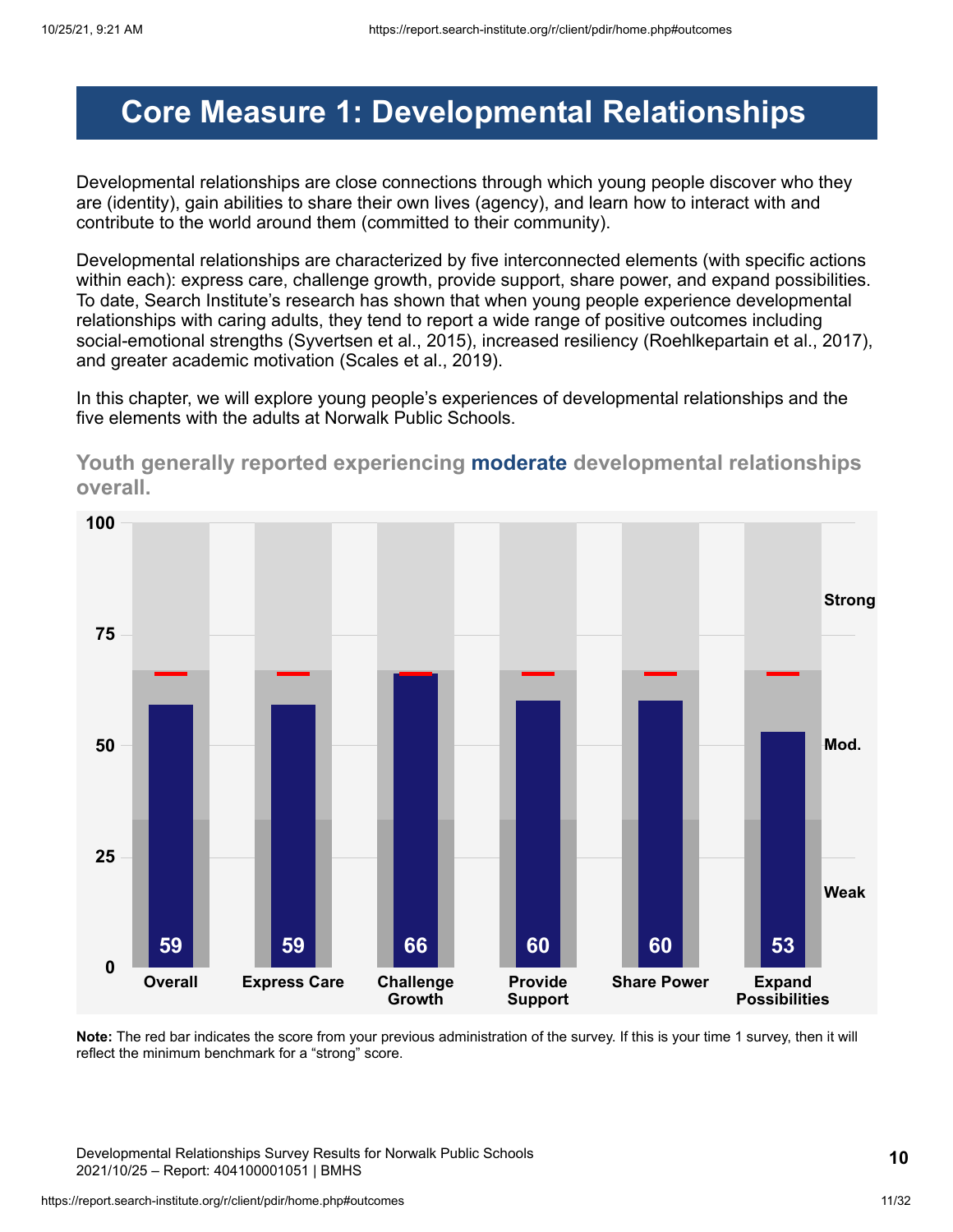

### **Overall, 32% of youth had strong experiences of developmental relationships. Conversely, 9% had weak experiences.**



Developmental Relationships Survey Results for Norwalk Public Schools 2021/10/25 – Report: 404100001051 | BMHS

https://report.search-institute.org/r/client/pdir/home.php#outcomes 12/32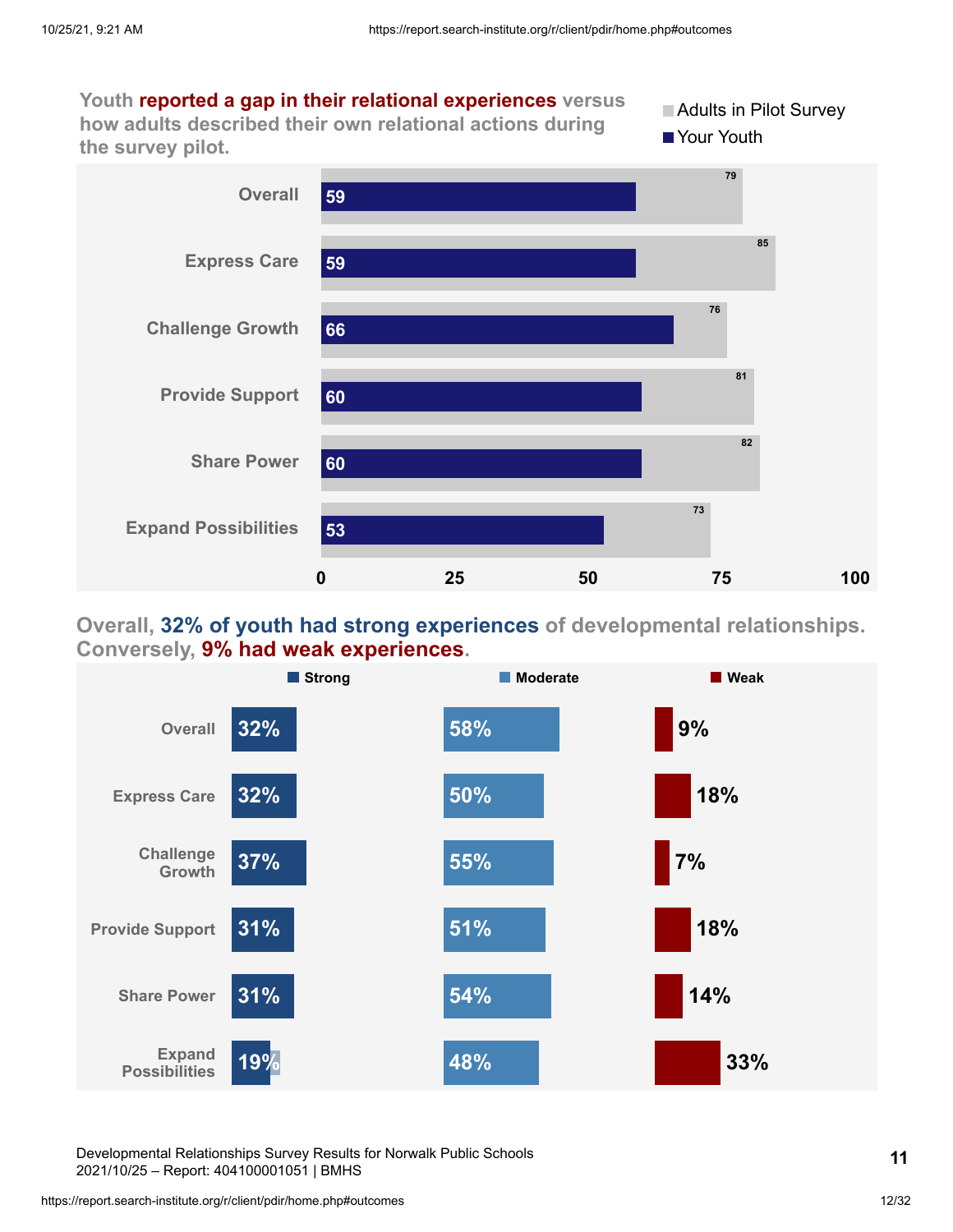**Youth reported different experiences of each of the 20 actions in the Developmental Relationships Framework.**

| <b>Expect My Best</b>                | 44%              | 46%           | 7% 3%     |          |
|--------------------------------------|------------------|---------------|-----------|----------|
| <b>Respect Me</b>                    | 52%              | 36%           | 11% 1%    |          |
| <b>Set Boundaries</b>                | 34%              | 47%           | 4%<br>16% |          |
| <b>Hold Me</b><br><b>Accountable</b> | 27%              | 48%           | 4%<br>21% |          |
| <b>Be Dependable</b>                 | 23%              | 49%           | 5%<br>22% |          |
| <b>Encourage</b>                     | 25%              | 44%           | 26%       | 6%       |
| <b>Collaborate</b>                   | 18%              | 50%           | 25%       | 7%       |
| Listen                               | 25%              | 40%           | 29%       | 6%       |
| <b>Reflect on</b><br><b>Failures</b> | 20%              | 44%           | 28%       | 9%       |
| <b>Stretch</b>                       | 19%              | 44%           | 31%       | 6%       |
| <b>Navigate</b>                      | 19%              | 44%           | 30%       | 7%       |
| <b>Empower</b>                       | 21%              | 41%           | 26%       | 12%      |
| Inspire                              | 19%              | 39%           | 29%       | 13%      |
| <b>Believe in Me</b>                 | 20%              | 37%           | 32%       | 11%      |
| <b>Advocate</b>                      | 16%              | 39%           | 32%       | 13%      |
| <b>Broaden</b><br><b>Horizons</b>    |                  | 15%<br>38%    | 30%       | 17%      |
| <b>Include Me</b>                    |                  | 14% 39%       | 36%       | 11%      |
| <b>Be Warm</b>                       |                  | 34%<br>18%    | 36%       | 13%      |
| <b>Let Me Lead</b>                   |                  | 15%<br>35%    | 32%       | 19%      |
| <b>Connect</b>                       |                  | 14% 31%       | 32%       | 23%      |
|                                      | <b>Extremely</b> | <b>Mostly</b> | Somewhat  | A Little |

Developmental Relationships Survey Results for Norwalk Public Schools 2021/10/25 – Report: 404100001051 | BMHS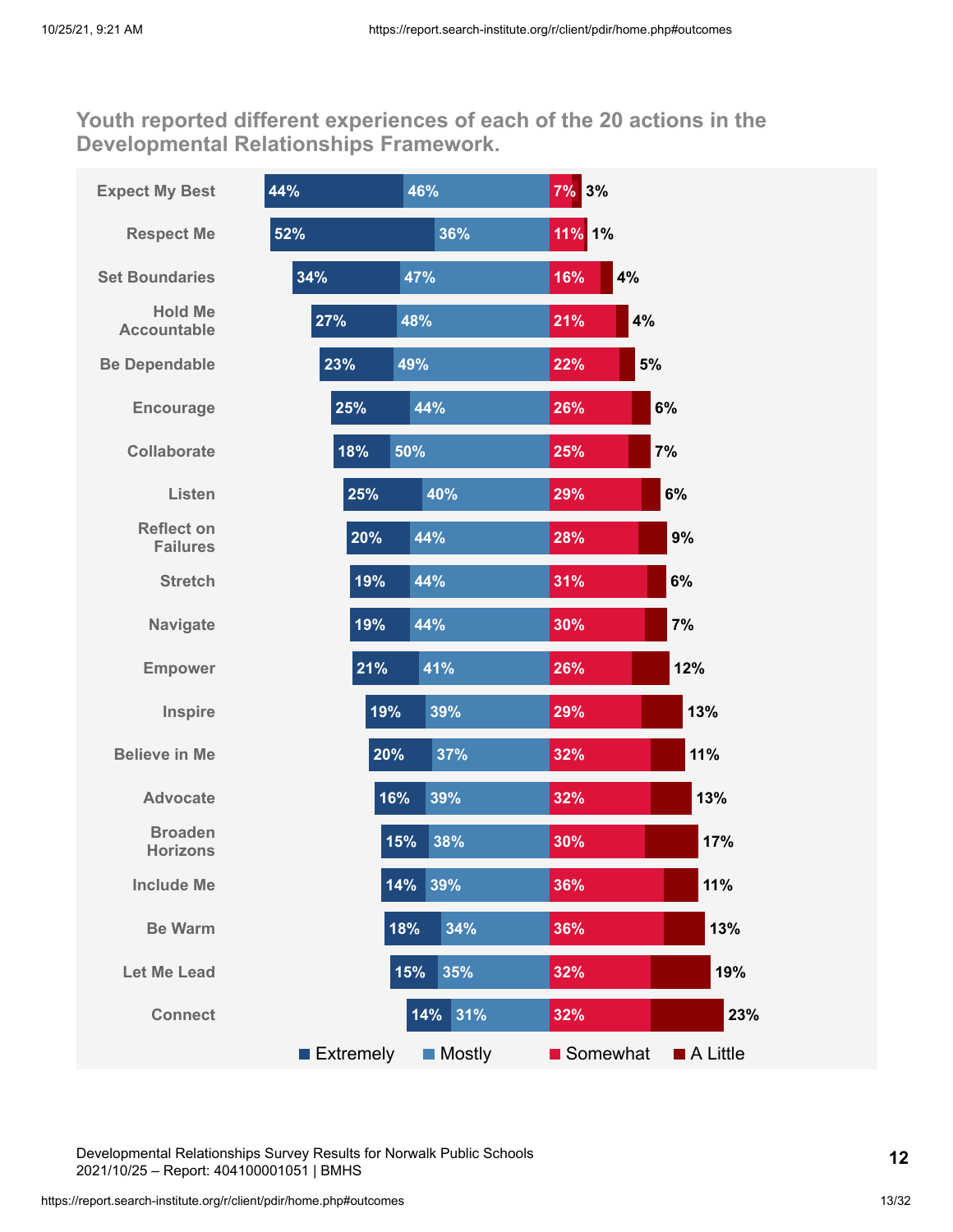**Youth reported a gap in moderate/strong Express Care actions vs how adults described their actions during the survey pilot. Adults in Pilot Survey** Your Youth



**Youth reported a gap in moderate/strong Challenge Growth actions vs how pilot survey adults described their actions.**

Adults in Pilot Survey Your Youth



Developmental Relationships Survey Results for Norwalk Public Schools 2021/10/25 – Report: 404100001051 | BMHS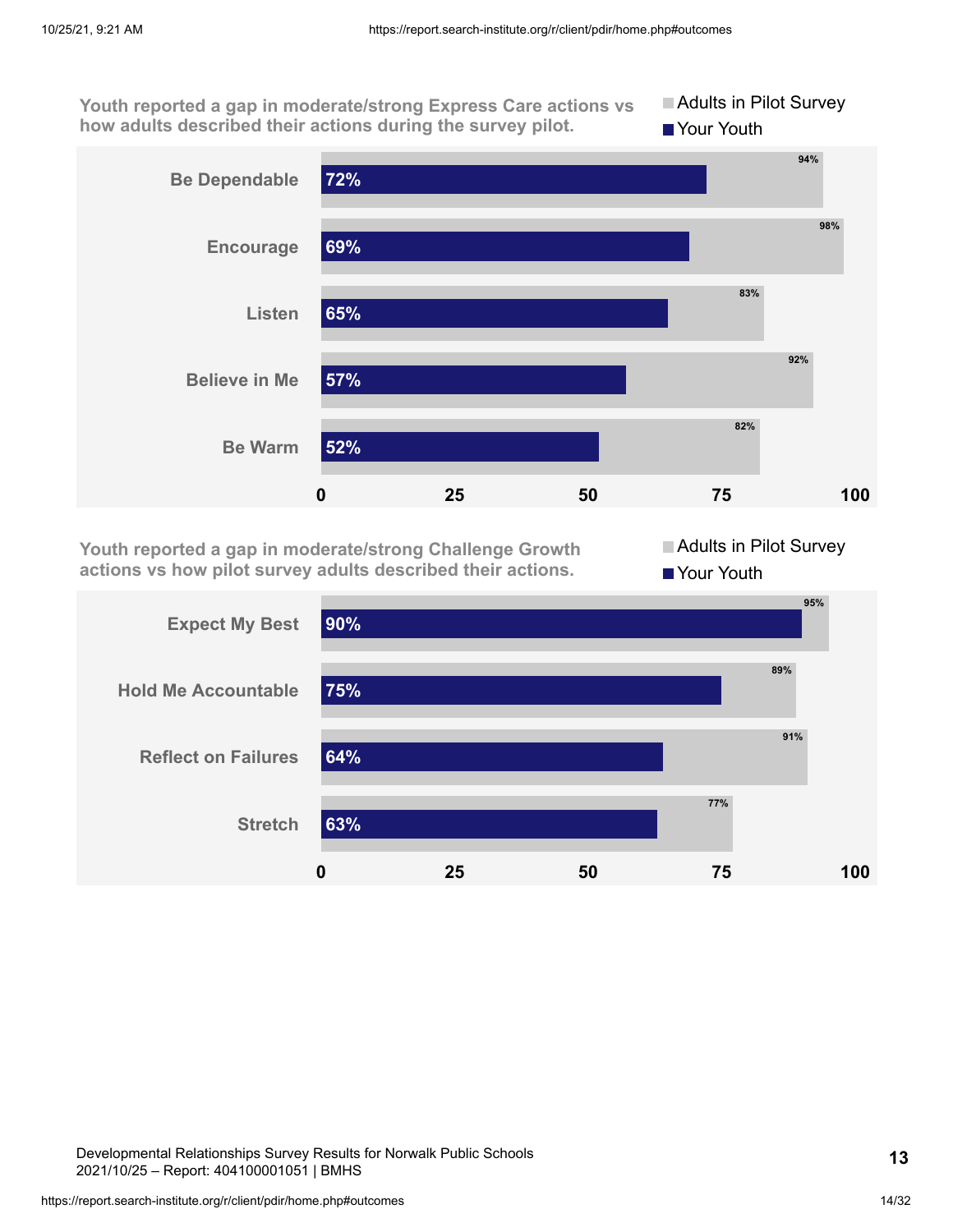**Youth reported a gap in moderate/strong Provide Support actions vs how pilot survey adults described their actions. Adults in Pilot Survey Your Youth** 



**Youth reported a gap in moderate/strong Share Power actions vs how adults described their actions during the survey pilot.**

**Adults in Pilot Survey** ■ Your Youth



**Youth reported a gap in moderate/strong Expand Possibilities actions vs how pilot survey adults described their actions.**

**Adults in Pilot Survey Your Youth** 



Developmental Relationships Survey Results for Norwalk Public Schools 2021/10/25 – Report: 404100001051 | BMHS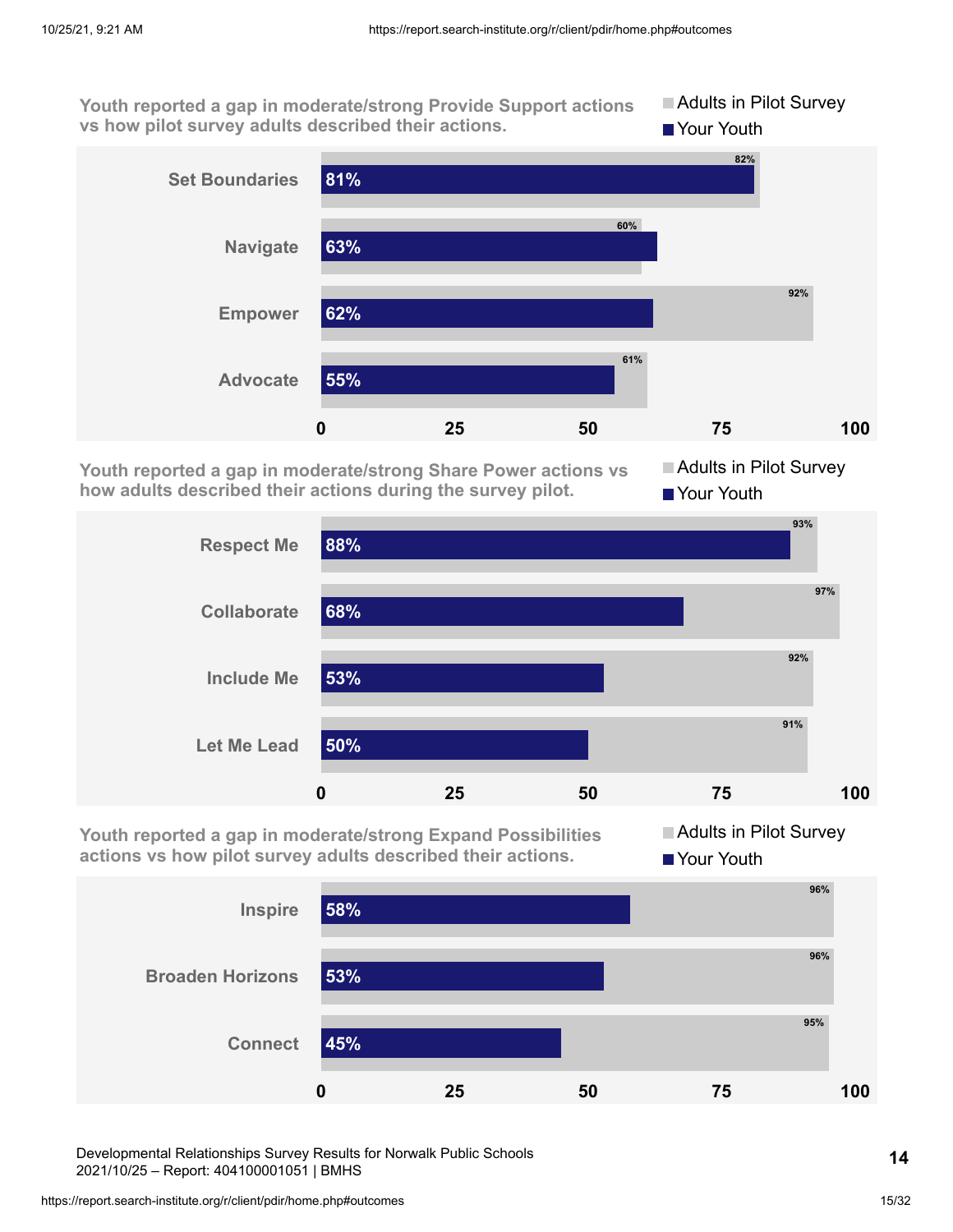### <span id="page-15-0"></span>**Core Measure 2: Social and Emotional Competencies**

The Collaborative for Academic, Social, and Emotional Learning defines social and emotional learning (SEL) as the process through which young people understand and manage emotions, set and achieve positive goals, feel and show empathy for others, establish and maintain positive relationships, and make responsible decisions (CASEL, 2017). Their framework $^{\text{1}}$  includes five competencies: Self-Awareness, Self-Management, Responsible Decision-Making, Relationship Skills, and Social Awareness.

In this chapter, we will explore young people's social and emotional competence. **This section is customizable, and your organization chose the following option: An overall score for Social and Emotional Competencies along with scores for each individual competency.**



**Overall, youth reported strong levels of social and emotional competence.**

**Note:** The red bar indicates the score from your previous administration of the survey. If this is your time 1 survey, then it will reflect the minimum benchmark for a "strong" score.

<sup>&</sup>lt;sup>1</sup> ®CASEL 2017. The five social and emotional learning (SEL) competencies were developed and defined by the Collaborative for Academic, Social, and Emotional Learning (CASEL). For more Information, visit <https://casel.org/core-competencies/>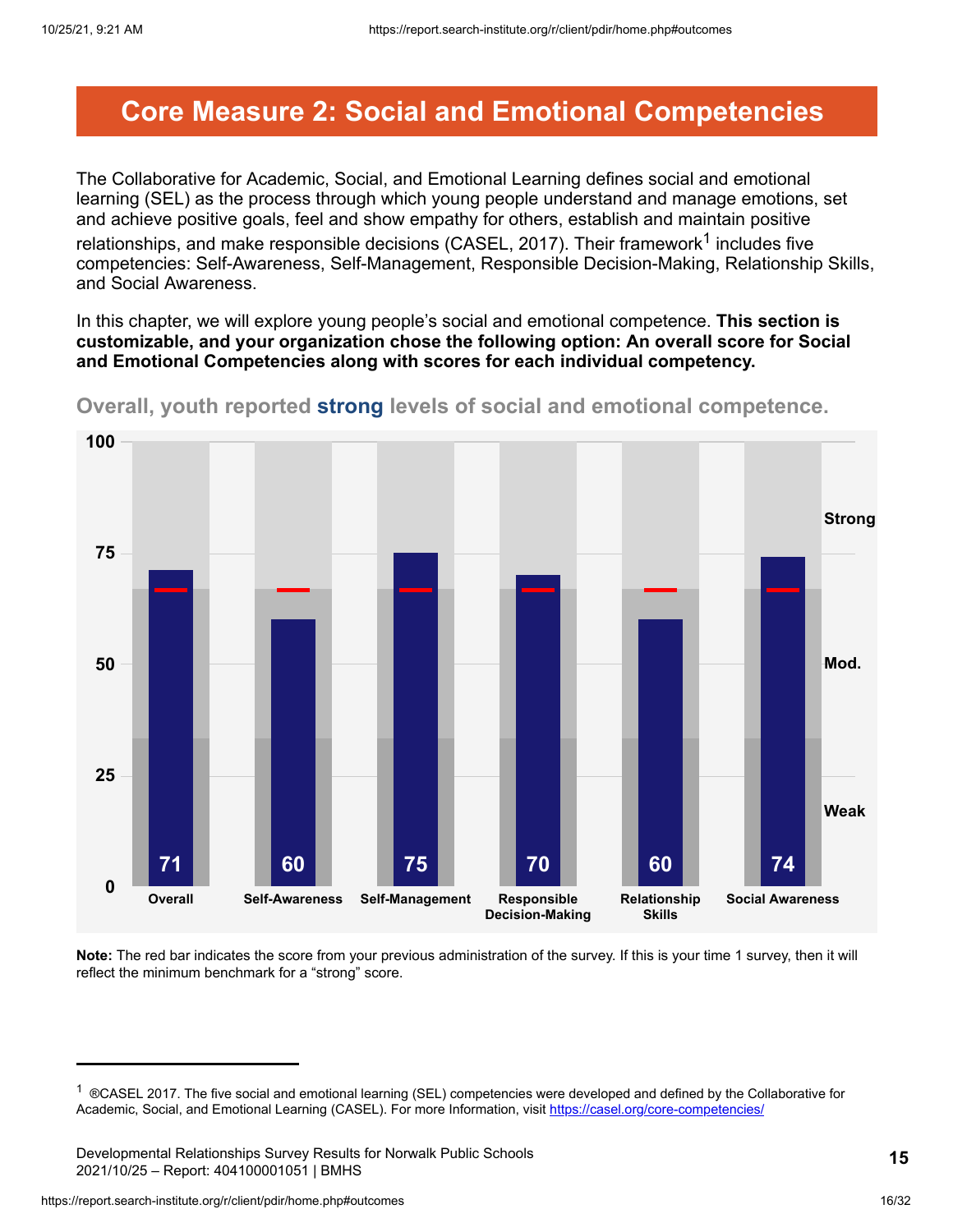### **Overall, 50% of youth reported strong social and emotional competence. Conversely, 4% reported weak social and emotional competence.**



### **Overall, youth who experienced stronger levels of developmental relationships had stronger social and emotional competence scores.**



Developmental Relationships Survey Results for Norwalk Public Schools 2021/10/25 – Report: 404100001051 | BMHS

https://report.search-institute.org/r/client/pdir/home.php#outcomes 17/32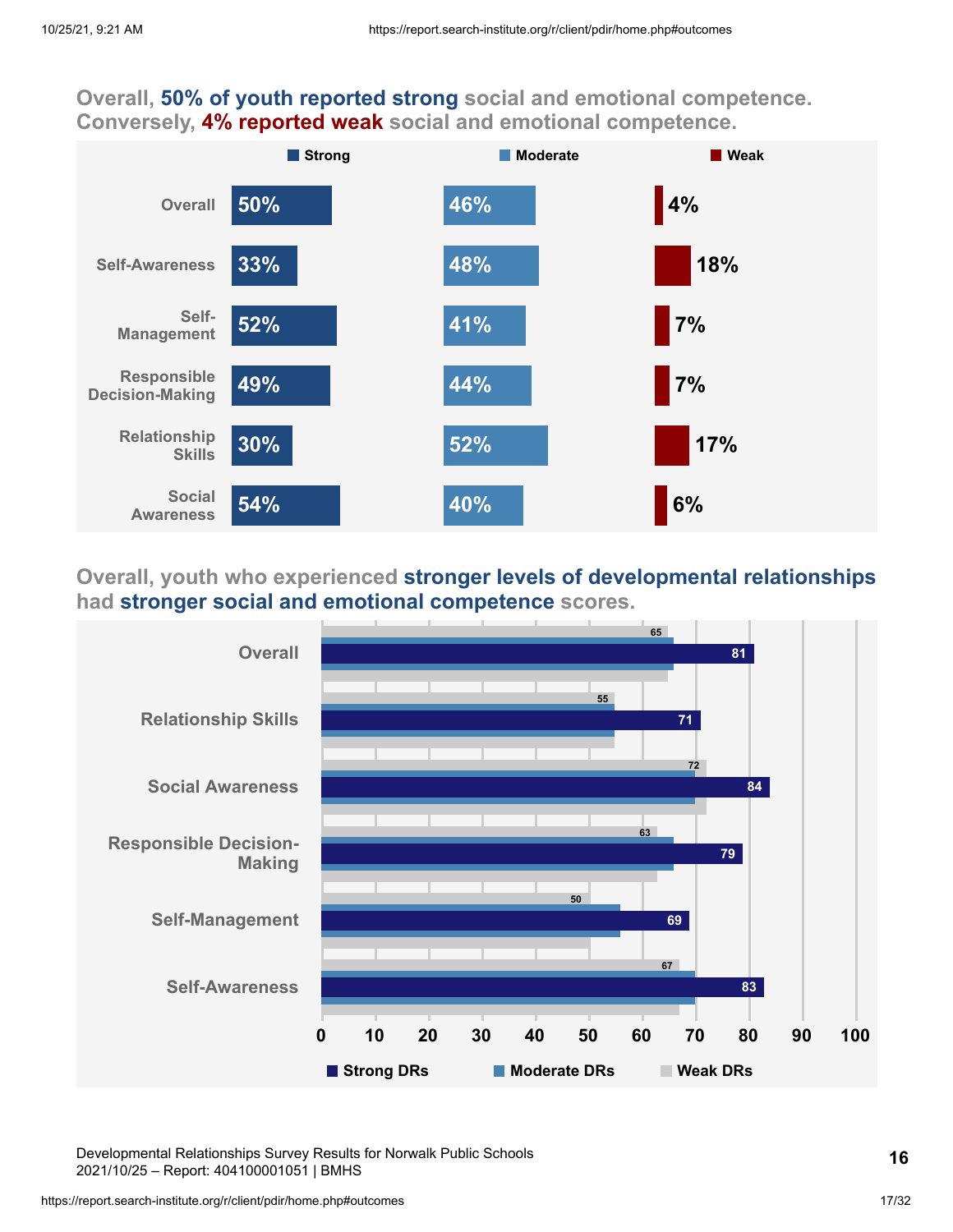## <span id="page-17-0"></span>**Core Measure 3: Equitable Practices**

Whether young people experience their school and program culture as welcoming and inclusive has a direct impact on their experience, and the positive (or negative) repercussions of the experience. The measures in this survey examine how young people experience diversity, equity, and inclusion (DEI) in their schools, OST, and student support programs.

In this chapter, we will explore young people's perceptions of diversity, equity, and inclusion. This section is customizable, and your organization chose the following options: A single overall score for your Organization's Culturally Responsive Environment.

**Youth generally reported that the organization had a strong culturally responsive environment.**



**Note:** The red bar indicates the score from your previous administration of the survey. If this is your time 1 survey, then it will reflect the minimum benchmark for a "strong" score.

Developmental Relationships Survey Results for Norwalk Public Schools 2021/10/25 – Report: 404100001051 | BMHS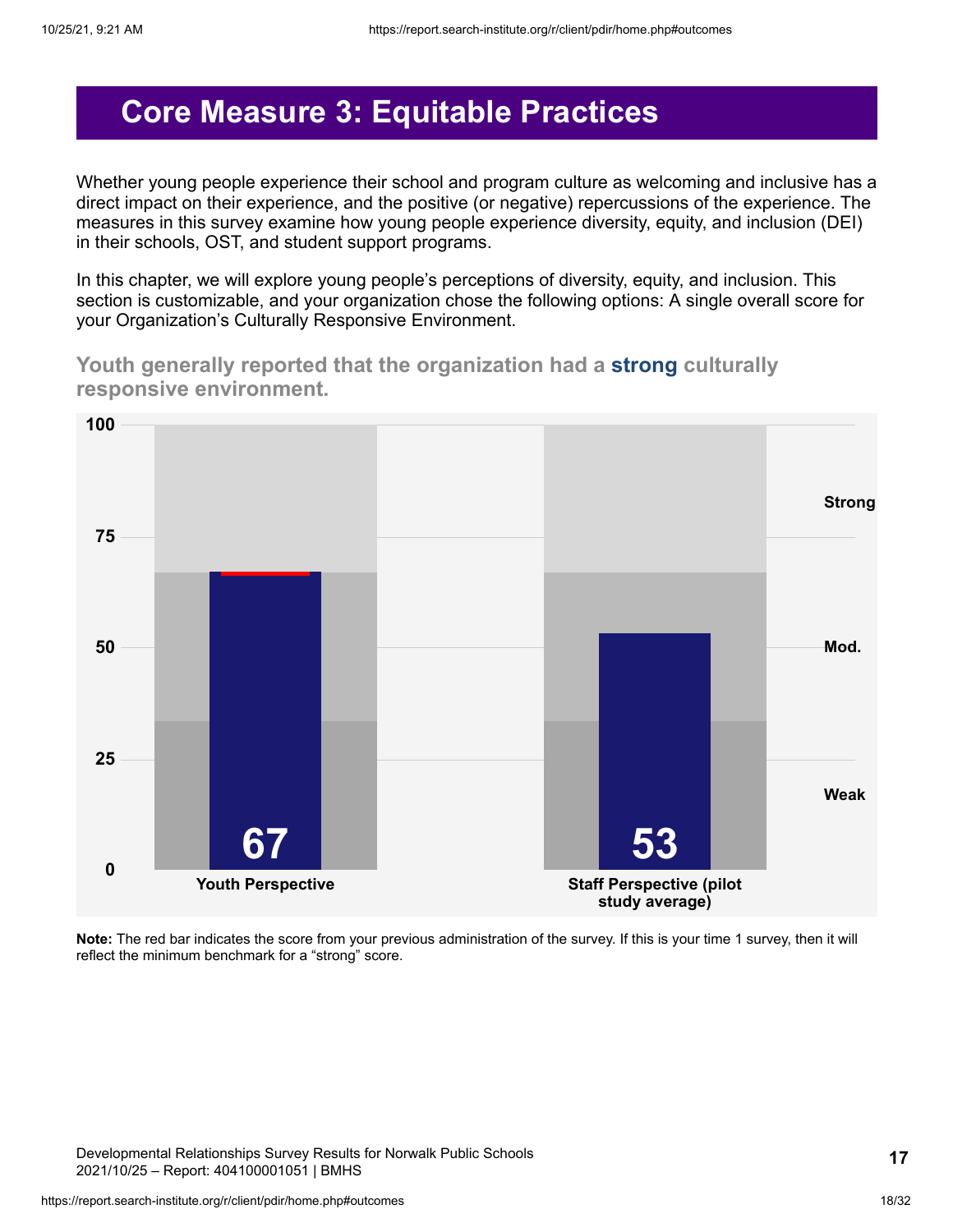**Here is a breakdown of how your youth and pilot study adults viewed their organization's culturally responsive environment:**



**Here is a breakdown of how your youth and pilot study adults felt when asked whether or not the adults reflect the diversity of the youth:**



**Youth who reported that the organization had a strong culturally responsive environment had stronger social and emotional competence scores.**



Developmental Relationships Survey Results for Norwalk Public Schools 2021/10/25 – Report: 404100001051 | BMHS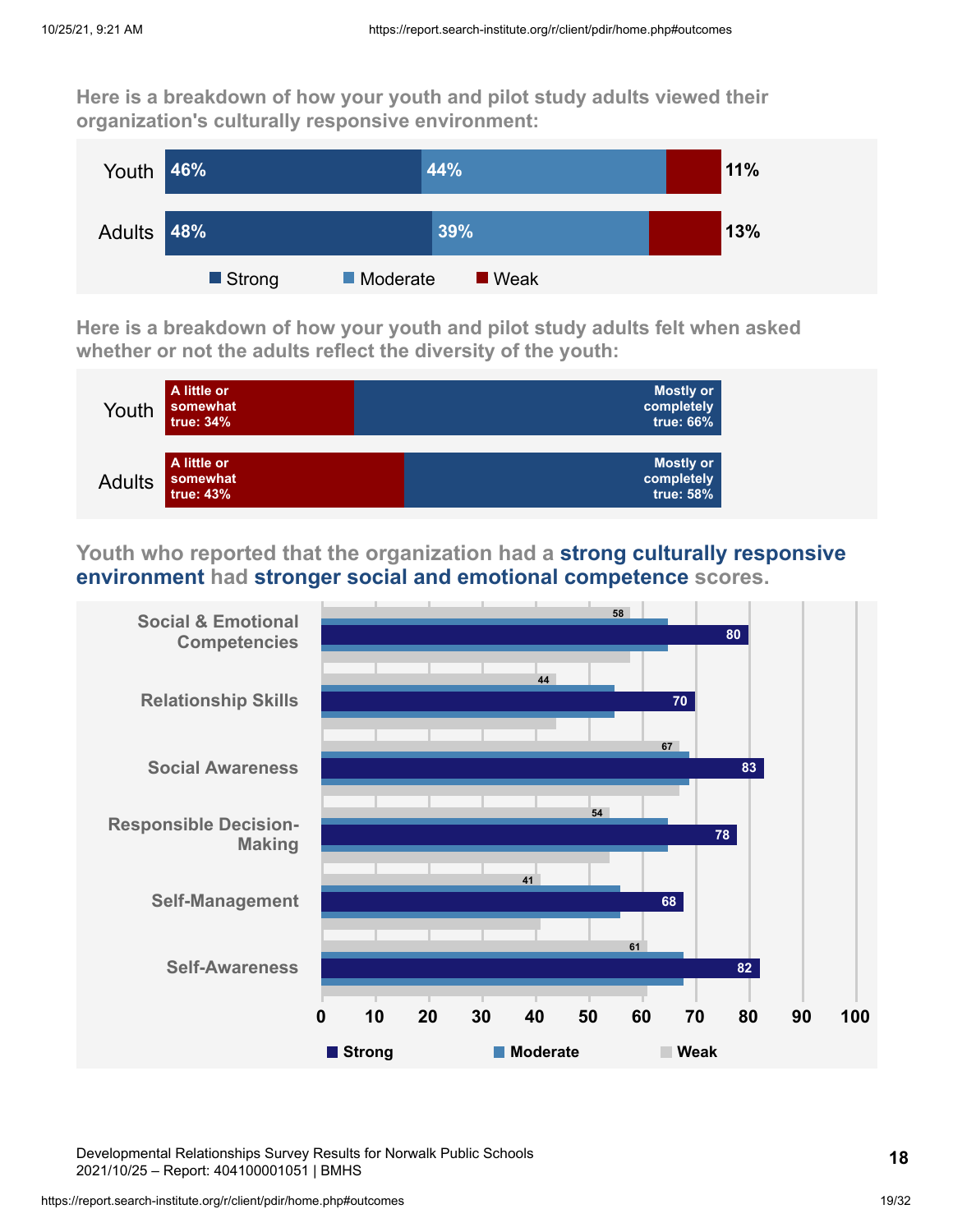# <span id="page-19-0"></span>**Additional Measures: Outcomes**

In this chapter, we will explore the optional outcome modules that your organization opted to include. This section is customizable, and your organization chose the following options: Drug Free Communities – Four Core Measures.

Developmental Relationships Survey Results for Norwalk Public Schools 2021/10/25 – Report: 404100001051 | BMHS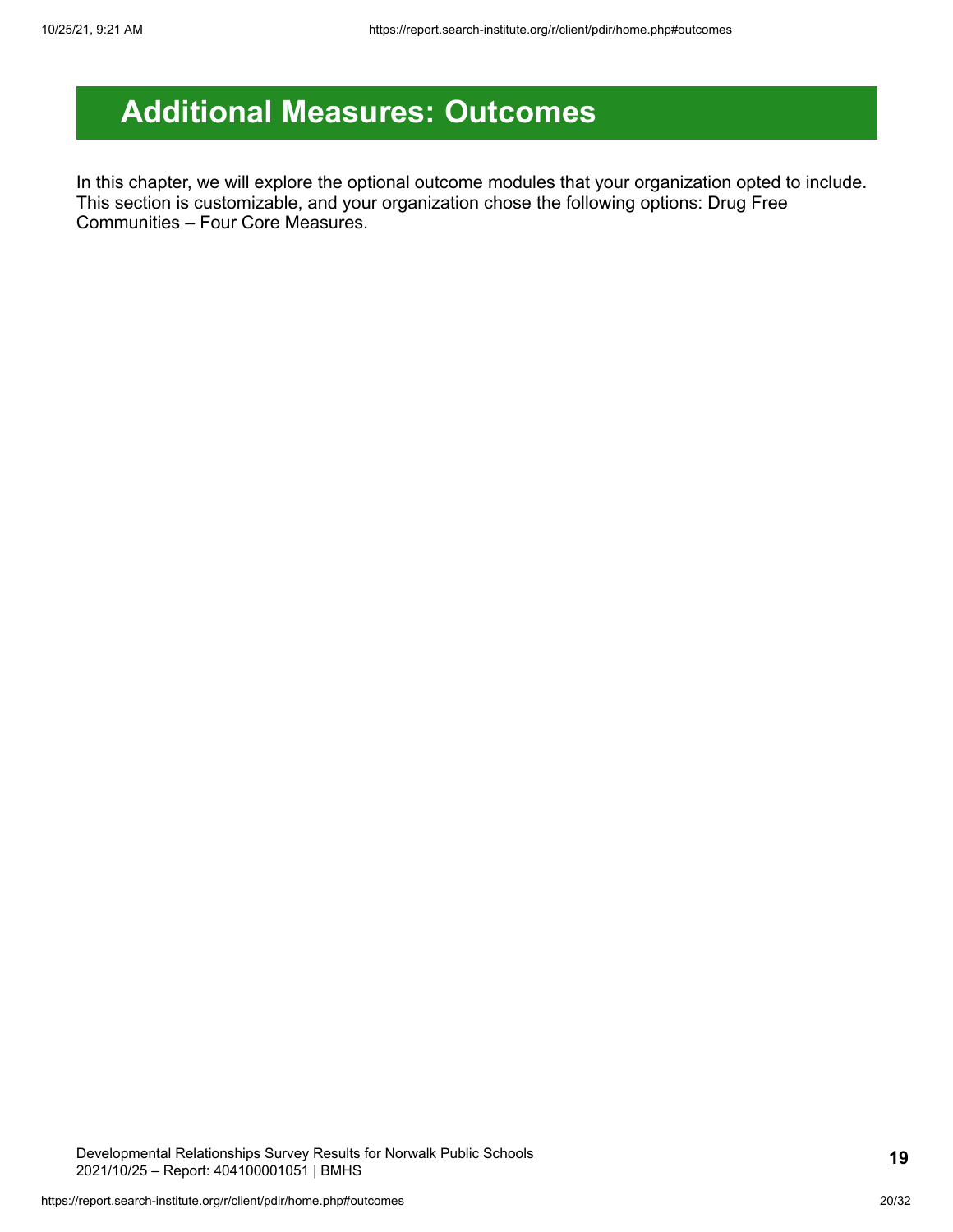### <span id="page-20-0"></span>**Outcomes: DFC Four Core Measures**

#### **Drug-Free Communities – Four Core Measures**

Young people are increasingly exposed to negative behaviors and opportunities for risk-taking. Those who experience low levels of developmental relationships and high levels of developmental deficit conditions are particularly vulnerable. In this section, you'll find data describing four core measures related to young people's use of alcohol, tobacco, prescription drugs, and marijuana. These data can be used to meet Drug-Free Communities (DFC) grantee reporting requirements established by the Substance Abuse and Mental Health Services Administration (SAMHSA).

This information is invaluable not only to your efforts to educate the community and develop an action plan for reducing substance use, associated risk behaviors, and deficit factors but also as a basis for strengthening protective factors critical to ensuring that your youth thrive.

The four core measures consist of:

- The percentage of youth who report using alcohol, tobacco, marijuana, or prescription drugs at least once in the 30 days immediately preceding the survey date.
- The percentage of youth who report that their parents feel that substance use is wrong.
- The percentage of youth who report that their friends feel substance use is wrong.
- The percentage of youth who think there is a risk in the use of these substances.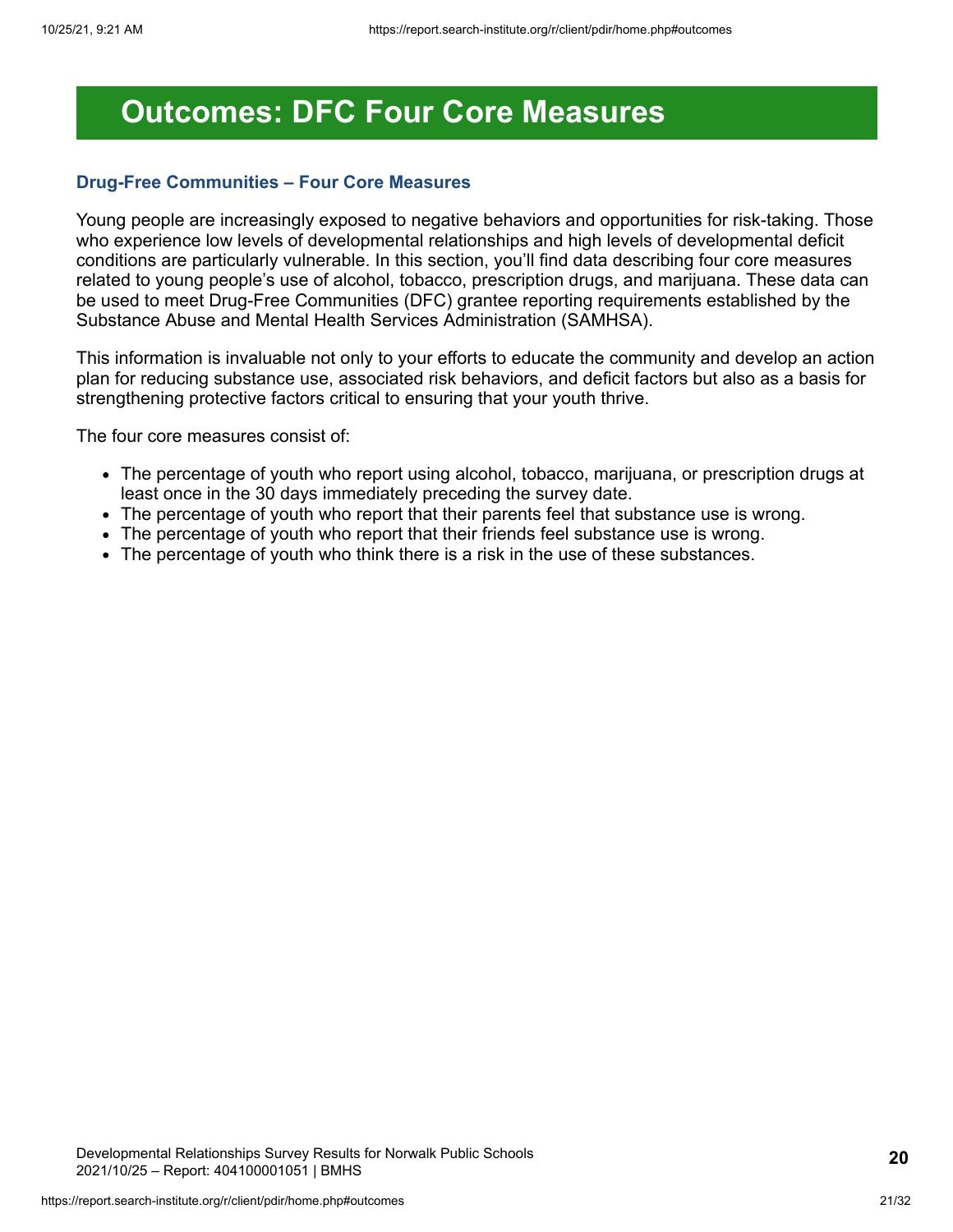### **Past 30-Day Use of Alcohol, Tobacco, Marijuana, Prescription Drugs, and Vaping**

| Category                            | <b>Definition</b>                                                                    | Total<br><b>Sample</b> | F              | Gender<br>м    | Grade<br>9     | 10             | 11             | 12             |
|-------------------------------------|--------------------------------------------------------------------------------------|------------------------|----------------|----------------|----------------|----------------|----------------|----------------|
| <b>Alcohol</b>                      | Used alcohol once or more in the<br>past 30 days                                     | 13                     | 13             | 14             | 12             | 10             | 19             | 19             |
| <b>Tobacco</b>                      | Smoked cigarettes once or more in<br>the past 30 days                                | 2                      | 2 <sub>2</sub> |                | $\mathcal{P}$  | $\overline{2}$ | $\Omega$       | $\overline{2}$ |
| Marijuana                           | Used marijuana once or more in the<br>past 30 days                                   | 6                      | 5              | $\overline{7}$ | $\overline{4}$ | $\overline{7}$ | 3              | 11             |
| <b>Prescription</b><br><b>Drugs</b> | Used prescription drugs not<br>prescribed to them in the past 30                     | 1                      | $2 \quad 1$    |                | $\mathcal{P}$  | $\overline{1}$ | 1              | 3              |
| Vaping                              | days<br>Vaped tobacco, nicotine, or<br>marijuana once or more in the past<br>30 days | 7                      | 8              | $\overline{7}$ | 5              | 8              | $\overline{7}$ | 11             |

### **Youth Perception of Parental Disapproval of Alcohol, Tobacco, Marijuana, Prescription Drug Use, and Vaping**

| Category                            | <b>Definition</b>                                | <b>Total</b><br><b>Sample</b> | F. | Gender<br>м | Grade<br>9 | 10 | 11 | 12 |
|-------------------------------------|--------------------------------------------------|-------------------------------|----|-------------|------------|----|----|----|
| <b>Alcohol</b>                      | Drink regularly                                  | 94                            | 96 | 91          | 96         | 95 | 91 | 90 |
| <b>Tobacco</b>                      | Smoke tobacco                                    | 97                            | 98 | 96          | 98         | 98 | 97 | 95 |
| Marijuana                           | Use marijuana                                    | 91                            | 91 | 90          | 92         | 94 | 88 | 83 |
| <b>Prescription</b><br><b>Drugs</b> | Used prescription drugs not<br>prescribed to you | 94                            | 95 | -94         | 92         | 96 | 94 | 93 |
| Vaping                              | Vape tobacco, nicotine, or marijuana             | 94                            | 95 | - 93        | 94         | 96 | 96 | 89 |

Developmental Relationships Survey Results for Norwalk Public Schools 2021/10/25 – Report: 404100001051 | BMHS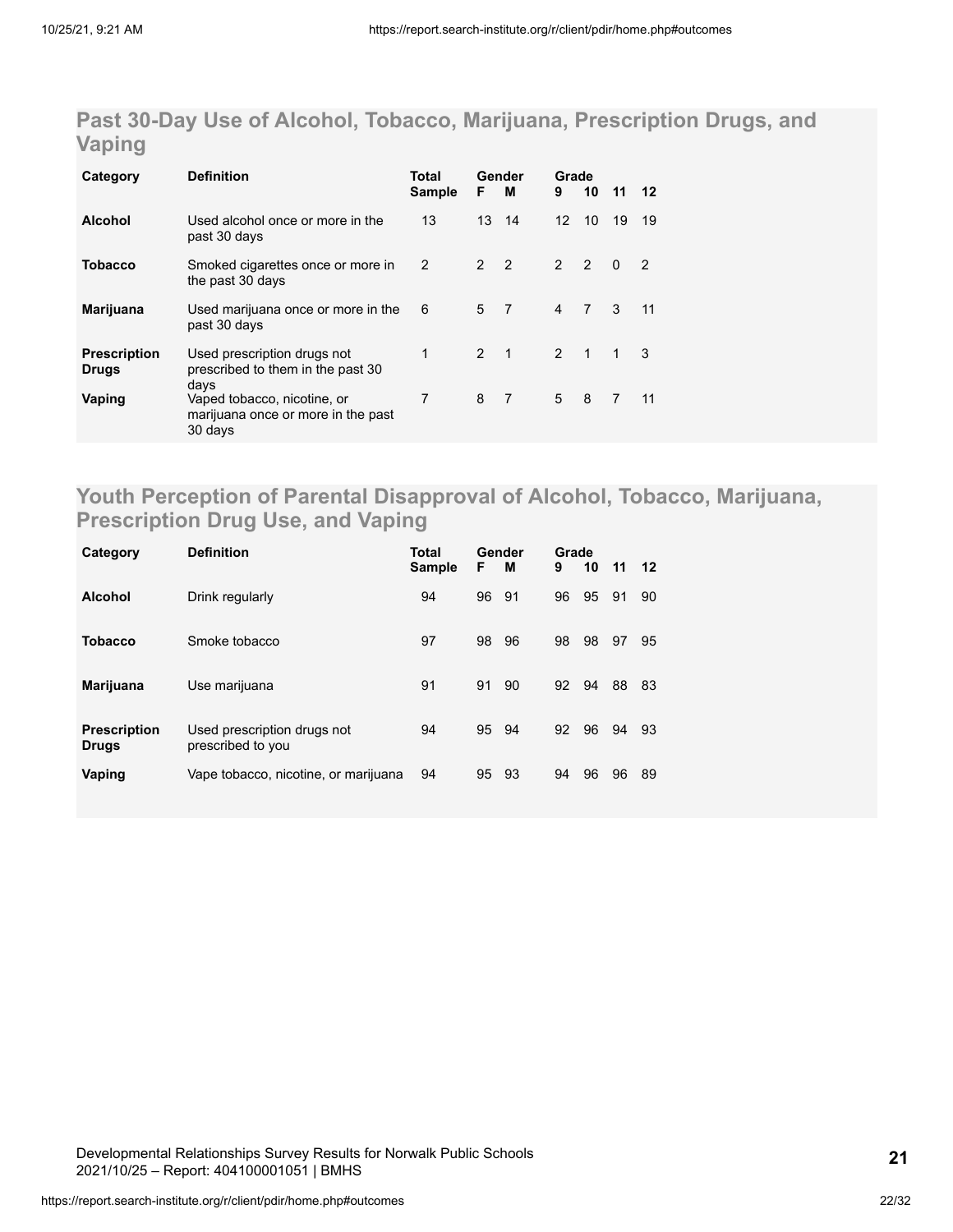### **Youth Perception of Peer Disapproval of Alcohol, Tobacco, Marijuana, Prescription Drugs, and Vaping**

| Category                            | <b>Definition</b>                                | Total<br><b>Sample</b> | F  | Gender<br>м | Grade<br>9 | 10 | 11 12 |    |
|-------------------------------------|--------------------------------------------------|------------------------|----|-------------|------------|----|-------|----|
| <b>Alcohol</b>                      | Drink regularly                                  | 71                     | 73 | 69          | 71         |    | 73 74 | 61 |
| <b>Tobacco</b>                      | Smoke tobacco                                    | 84                     | 85 | 83          | 86         | 87 | 87    | 72 |
| Marijuana                           | Use marijuana                                    | 66                     | 67 | 66          | 72         | 69 | 72 47 |    |
| <b>Prescription</b><br><b>Drugs</b> | Used prescription drugs not<br>prescribed to you | 87                     | 89 | 86          | 88         | 87 | 88    | 82 |
| Vaping                              | Vape tobacco, nicotine, or marijuana             | 69                     | 69 | 69          | 72         | 69 | 75    | 56 |

### **Youth Perception of Risk of Alcohol, Tobacco, Marijuana, Prescription Drug Use, and Vaping**

| Category                            | <b>Definition</b>                                          | Total<br><b>Sample</b> | F  | Gender<br>м | Grade<br>9 | 10   | $11 \quad 12$ |     |
|-------------------------------------|------------------------------------------------------------|------------------------|----|-------------|------------|------|---------------|-----|
| <b>Alcohol</b>                      | Five or more drinks once or twice a<br>week                | 74                     | 76 | 71          | 71         | 79   | 64            | 77  |
| <b>Tobacco</b>                      | One or more packs of cigarettes per<br>day                 | 87                     | 87 | 86          | 86         | - 91 | 83            | -79 |
| Marijuana                           | Use marijuana once or twice a week                         | 57                     | 60 | -55         | 63         | - 58 | 48            | 54  |
| <b>Prescription</b><br><b>Drugs</b> | Used prescription drugs that are not<br>prescribed to them | 88                     | 89 | 86          | 86         | 91   | 86            | 85  |
| Vaping                              | Vape tobacco, nicotine, or marijuana                       | 75                     | 75 | -75         | 75         | 78   | 68            | 76  |

Developmental Relationships Survey Results for Norwalk Public Schools 2021/10/25 – Report: 404100001051 | BMHS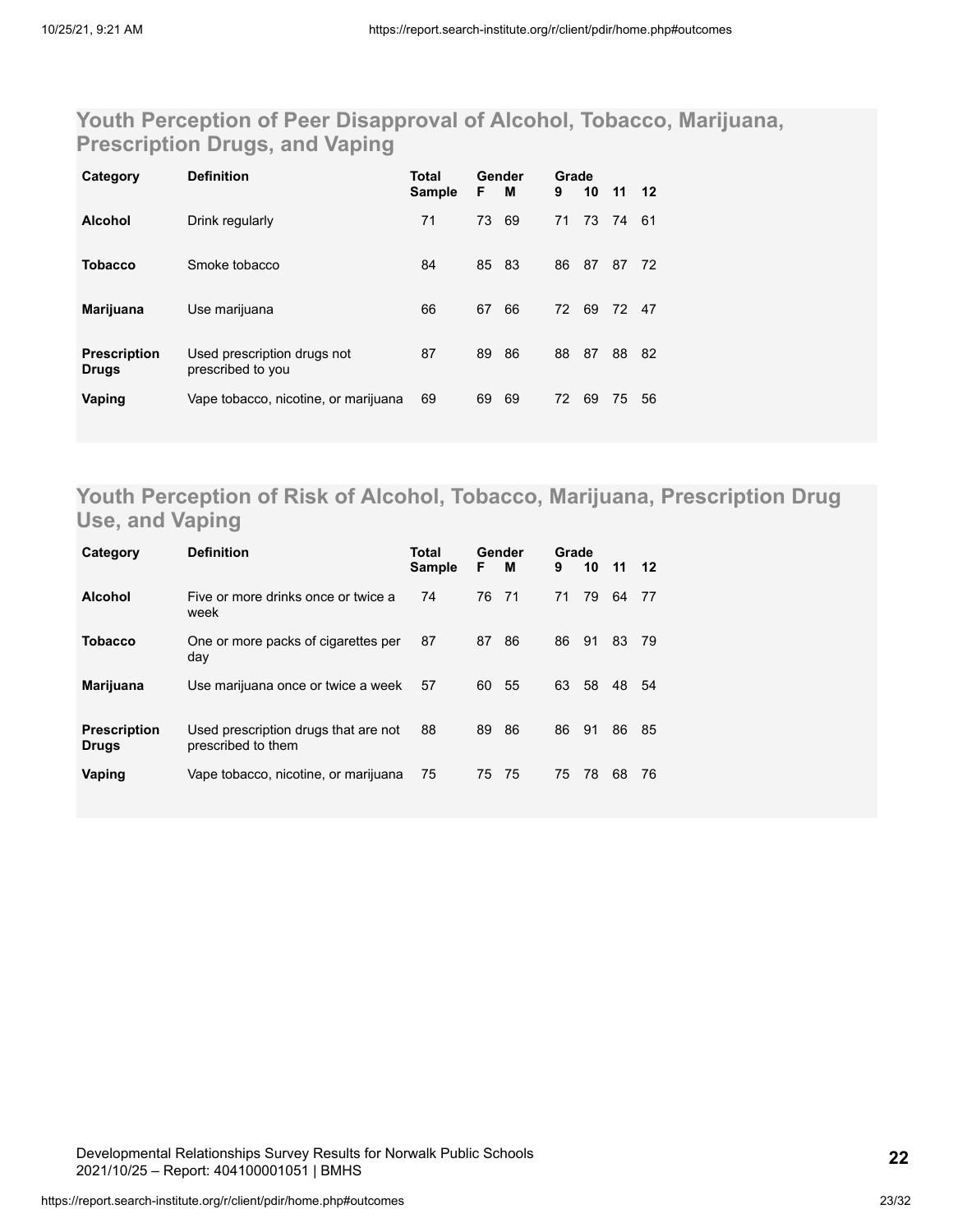### **Four Core Measures Data Summary**

|                         |              |             | Past 30-Day Use     |                      |                    |                       |             | <b>Perception of Risk</b> |             |             |             |
|-------------------------|--------------|-------------|---------------------|----------------------|--------------------|-----------------------|-------------|---------------------------|-------------|-------------|-------------|
|                         |              | <b>Alc</b>  | <b>Tob</b>          | <b>Mar</b>           | Pre                | Vape                  | <b>Alc</b>  | <b>Tob</b>                | <b>Mar</b>  | Pre         | Vape        |
| <b>Total</b>            | $*9/0$       | 13.3        | 1.5                 | 5.7                  | 1.3                | 7.4                   | 74.3        | 86.6                      | 57.4        | 87.9        | 75.4        |
| <b>Sample</b>           | n<br>N       | 61          | $\overline{7}$      | 26                   | 6                  | 34                    | 339         | 393                       | 261         | 401         | 343         |
| Female                  | $*9/0$       | 458<br>13   | 458<br>1.6          | 455<br>5.3           | 457<br>1.6         | 458<br>8.1            | 456<br>76.4 | 454<br>87.3               | 455<br>60   | 456<br>88.6 | 455<br>75.1 |
|                         | n            | 32          | $\overline{4}$      | 13                   | 4                  | 20                    | 188         | 214                       | 147         | 218         | 184         |
|                         | ${\sf N}$    | 247         | 248                 | 245                  | 247                | 247                   | 246         | 245                       | 245         | 246         | 245         |
| <b>Male</b>             | $*9/0$       | 14.3        | 1.5                 | 6.7                  | $\mathbf{1}$       | 7.1                   | 70.8        | 85.6                      | 54.9        | 86.2        | 74.9        |
|                         | n<br>N       | 28<br>196   | $\mathbf{3}$<br>195 | 13<br>195            | 2<br>195           | 14<br>196             | 138<br>195  | 166<br>194                | 107<br>195  | 168<br>195  | 146<br>195  |
| <b>Not</b>              | $*9/0$       |             |                     |                      |                    |                       |             |                           |             |             |             |
| <b>Enrolled</b>         | n            |             |                     |                      |                    |                       |             |                           |             |             |             |
|                         | N            |             |                     |                      |                    |                       |             |                           |             |             |             |
| 4                       | $*9/0$       |             |                     |                      |                    |                       |             |                           |             |             |             |
|                         | n<br>N       |             |                     |                      |                    |                       |             |                           |             |             |             |
| $\overline{5}$          | $*0/0$       |             |                     |                      |                    |                       |             |                           |             |             |             |
|                         | n            |             |                     |                      |                    |                       |             |                           |             |             |             |
|                         | N            |             |                     |                      |                    |                       |             |                           |             |             |             |
| 6                       | $*9/0$<br>n  |             |                     |                      |                    |                       |             |                           |             |             |             |
|                         | N            |             |                     |                      |                    |                       |             |                           |             |             |             |
| $\overline{7}$          | $*9/0$       |             |                     |                      |                    |                       |             |                           |             |             |             |
|                         | n            |             |                     |                      |                    |                       |             |                           |             |             |             |
|                         | N<br>$*9/0$  |             |                     |                      |                    |                       |             |                           |             |             |             |
| $\overline{\mathbf{8}}$ | n            |             |                     |                      |                    |                       |             |                           |             |             |             |
|                         | $\mathsf{N}$ |             |                     |                      |                    |                       |             |                           |             |             |             |
| $\overline{9}$          | $*9/0$       | 12.1        | 1.5                 | 3.8                  | 1.5                | 5.3                   | 71.2        | 86.3                      | 63.1        | 86.4        | 74.8        |
|                         | n            | 16          | $\overline{c}$      | 5                    | $\overline{2}$     | $\overline{7}$        | 94          | 113                       | 82          | 114         | 98          |
| 10                      | N<br>$*9/0$  | 132<br>10.2 | 132<br>2.3          | 131<br>6.9           | 131<br>0.6         | 131<br>$\overline{8}$ | 132<br>78.9 | 131<br>91.4               | 130<br>57.7 | 132<br>90.9 | 131<br>77.7 |
|                         | n            | 18          | $\overline{4}$      | 12                   | $\mathbf{1}$       | 14                    | 138         | 159                       | 101         | 159         | 136         |
|                         | N            | 176         | 175                 | 173                  | 176                | 176                   | 175         | 174                       | 175         | 175         | 175         |
| $\overline{11}$         | $*9/0$       | 18.8        | 0                   | 2.9                  | 1.4                | 7.2                   | 63.8        | 82.6                      | 47.8        | 85.5        | 68.1        |
|                         | n<br>N       | 13<br>69    | $\mathbf 0$<br>69   | $\overline{2}$<br>69 | $\mathbf{1}$<br>69 | $\overline{5}$<br>69  | 44<br>69    | 57<br>69                  | 33<br>69    | 59<br>69    | 47<br>69    |
| $\overline{12}$         | $*9/0$       | 19.4        | 1.6                 | 11.1                 | 3.2                | 11.1                  | 77.4        | 79                        | 54          | 85.5        | 75.8        |
|                         | n            | 12          | $\mathbf{1}$        | $\overline{7}$       | $\overline{c}$     | 7                     | 48          | 49                        | 34          | 53          | 47          |
|                         | ${\sf N}$    | 62          | 63                  | 63                   | 62                 | 63                    | 62          | 62                        | 63          | 62          | 62          |
| <b>Post</b>             | $*9/0$       |             |                     |                      |                    |                       |             |                           |             |             |             |
| <b>Secondary</b>        | n<br>N       |             |                     |                      |                    |                       |             |                           |             |             |             |
|                         |              |             |                     |                      |                    |                       |             |                           |             |             |             |

#### **Note:**

% -- In this table, the rows marked with a percent sign (%) reflect percentages of youth who meet the criteria appropriate to the particular column for Past 30-Day Use, Perception of Risk, Perception of Parental Disapproval, and Perception of Peer Disapproval.

n -- Rows marked with a lower case n report the number of students who meet the criteria.

N -- Rows marked with an upper case N report the number of students who responded to the relevant question.

Values for one or more cells were suppressed due to fewer than 10 youth in that category responding.

Developmental Relationships Survey Results for Norwalk Public Schools 2021/10/25 – Report: 404100001051 | BMHS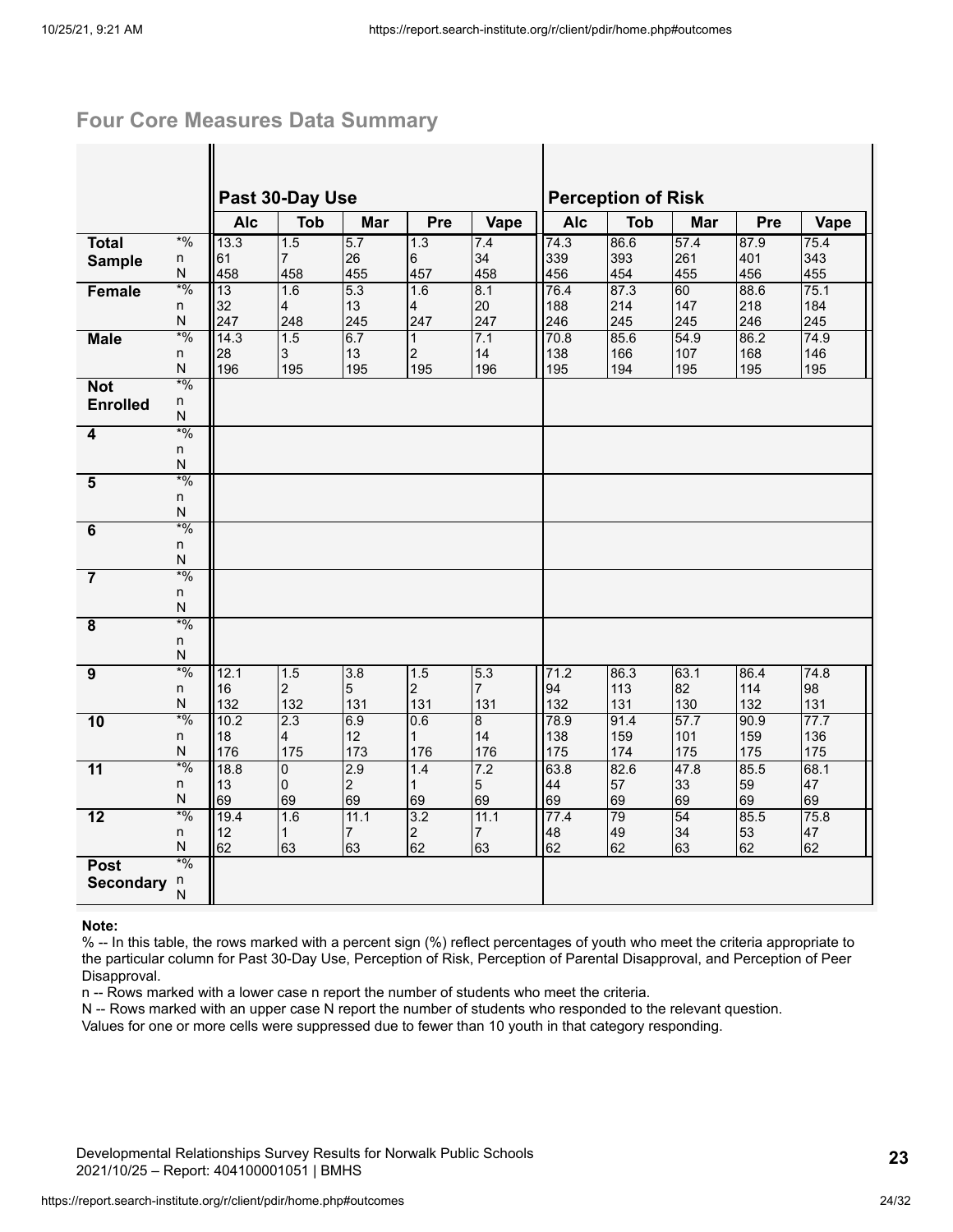### **Four Core Measures Data Summary - Part 2**

 $\mathbf{I}$ 

|                         |               |            | <b>Perception of Parental Disapproval</b> |      |      |      |            |            | <b>Perception of Peer Disapproval</b> |      |      |
|-------------------------|---------------|------------|-------------------------------------------|------|------|------|------------|------------|---------------------------------------|------|------|
|                         |               | <b>Alc</b> | <b>Tob</b>                                | Mar  | Pre  | Vape | <b>Alc</b> | <b>Tob</b> | Mar                                   | Pre  | Vape |
| <b>Total</b>            | $\frac{0}{0}$ | 93.9       | 97.4                                      | 90.8 | 94.3 | 94.2 | 70.8       | 83.6       | 66.2                                  | 86.8 | 68.7 |
| <b>Sample</b>           | n             | 429        | 443                                       | 416  | 428  | 425  | 323        | 378        | 299                                   | 395  | 309  |
|                         | N             | 457        | 455                                       | 458  | 454  | 451  | 456        | 452        | 452                                   | 455  | 450  |
| Female                  | $\%$          | 96.4       | 98                                        | 91.5 | 94.7 | 95.1 | 73         | 85         | 67.3                                  | 88.7 | 68.9 |
|                         | n             | 238        | 241                                       | 226  | 233  | 231  | 181        | 209        | 165                                   | 220  | 168  |
|                         | N             | 247        | 246                                       | 247  | 246  | 243  | 248        | 246        | 245                                   | 248  | 244  |
| <b>Male</b>             | $\frac{0}{0}$ | 90.8       | 96.4                                      | 90.3 | 93.8 | 93.3 | 69.4       | 83.2       | 65.6                                  | 85.9 | 69.3 |
|                         | n             | 177        | 187                                       | 177  | 182  | 180  | 134        | 159        | 126                                   | 165  | 133  |
|                         | N             | 195        | 194                                       | 196  | 194  | 193  | 193        | 191        | 192                                   | 192  | 192  |
| <b>Not</b>              | $\frac{0}{0}$ |            |                                           |      |      |      |            |            |                                       |      |      |
| <b>Enrolled</b>         | n<br>N        |            |                                           |      |      |      |            |            |                                       |      |      |
| 4                       | $\frac{0}{0}$ |            |                                           |      |      |      |            |            |                                       |      |      |
|                         | n             |            |                                           |      |      |      |            |            |                                       |      |      |
|                         | N             |            |                                           |      |      |      |            |            |                                       |      |      |
| $\overline{\mathbf{5}}$ | $\frac{0}{0}$ |            |                                           |      |      |      |            |            |                                       |      |      |
|                         | n             |            |                                           |      |      |      |            |            |                                       |      |      |
|                         | N             |            |                                           |      |      |      |            |            |                                       |      |      |
| $\overline{6}$          | $\frac{0}{0}$ |            |                                           |      |      |      |            |            |                                       |      |      |
|                         | n             |            |                                           |      |      |      |            |            |                                       |      |      |
|                         | N             |            |                                           |      |      |      |            |            |                                       |      |      |
| $\overline{7}$          | $\frac{0}{0}$ |            |                                           |      |      |      |            |            |                                       |      |      |
|                         | n             |            |                                           |      |      |      |            |            |                                       |      |      |
|                         | N             |            |                                           |      |      |      |            |            |                                       |      |      |
| $\overline{8}$          | $\frac{0}{0}$ |            |                                           |      |      |      |            |            |                                       |      |      |
|                         | n             |            |                                           |      |      |      |            |            |                                       |      |      |
|                         | N             |            |                                           |      |      |      |            |            |                                       |      |      |
| $\overline{9}$          | $\frac{0}{0}$ | 96.2       | 98.5                                      | 91.6 | 92.4 | 93.8 | 71         | 86         | 71.5                                  | 87.8 | 71.8 |
|                         | n             | 126        | 129                                       | 120  | 121  | 122  | 93         | 111        | 93                                    | 115  | 94   |
|                         | N             | 131        | 131                                       | 131  | 131  | 130  | 131        | 129        | 130                                   | 131  | 131  |
| 10                      | $\frac{0}{0}$ | 94.9       | 97.7                                      | 93.8 | 96   | 96   | 73.1       | 86.9       | 69                                    | 87.4 | 69   |
|                         | n             | 167        | 172                                       | 165  | 167  | 167  | 128        | 152        | 120                                   | 153  | 120  |
|                         | N             | 176        | 176                                       | 176  | 174  | 174  | 175        | 175        | 174                                   | 175  | 174  |
| $\overline{11}$         | $\frac{0}{0}$ | 91.3       | 97                                        | 88.4 | 94.2 | 95.5 | 73.9       | 86.8       | 72.1                                  | 88.4 | 75.4 |
|                         | n             | 63         | 65                                        | 61   | 65   | 64   | 51         | 59         | 49                                    | 61   | 49   |
|                         | N             | 69         | 67                                        | 69   | 69   | 67   | 69         | 68         | 68                                    | 69   | 65   |
| $\overline{12}$         | $\frac{0}{0}$ | 90.3       | 95.2                                      | 82.5 | 93.4 | 88.5 | 61.3       | 72.1       | 46.8                                  | 82   | 55.7 |
|                         | n             | 56         | 59                                        | 52   | 57   | 54   | 38         | 44         | 29                                    | 50   | 34   |
|                         | N             | 62         | 62                                        | 63   | 61   | 61   | 62         | 61         | 62                                    | 61   | 61   |
| <b>Post</b>             | $\frac{0}{0}$ |            |                                           |      |      |      |            |            |                                       |      |      |
| <b>Secondary</b>        | n<br>N        |            |                                           |      |      |      |            |            |                                       |      |      |
|                         |               |            |                                           |      |      |      |            |            |                                       |      |      |

#### **Note:**

% -- In this table, the rows marked with a percent sign (%) reflect percentages of youth who meet the criteria appropriate to the particular column for Past 30-Day Use, Perception of Risk, Perception of Parental Disapproval, and Perception of Peer Disapproval.

n -- Rows marked with a lower case n report the number of students who meet the criteria.

N -- Rows marked with an upper case N report the number of students who responded to the relevant question.

Values for one or more cells were suppressed due to fewer than 10 youth in that category responding.

Developmental Relationships Survey Results for Norwalk Public Schools 2021/10/25 – Report: 404100001051 | BMHS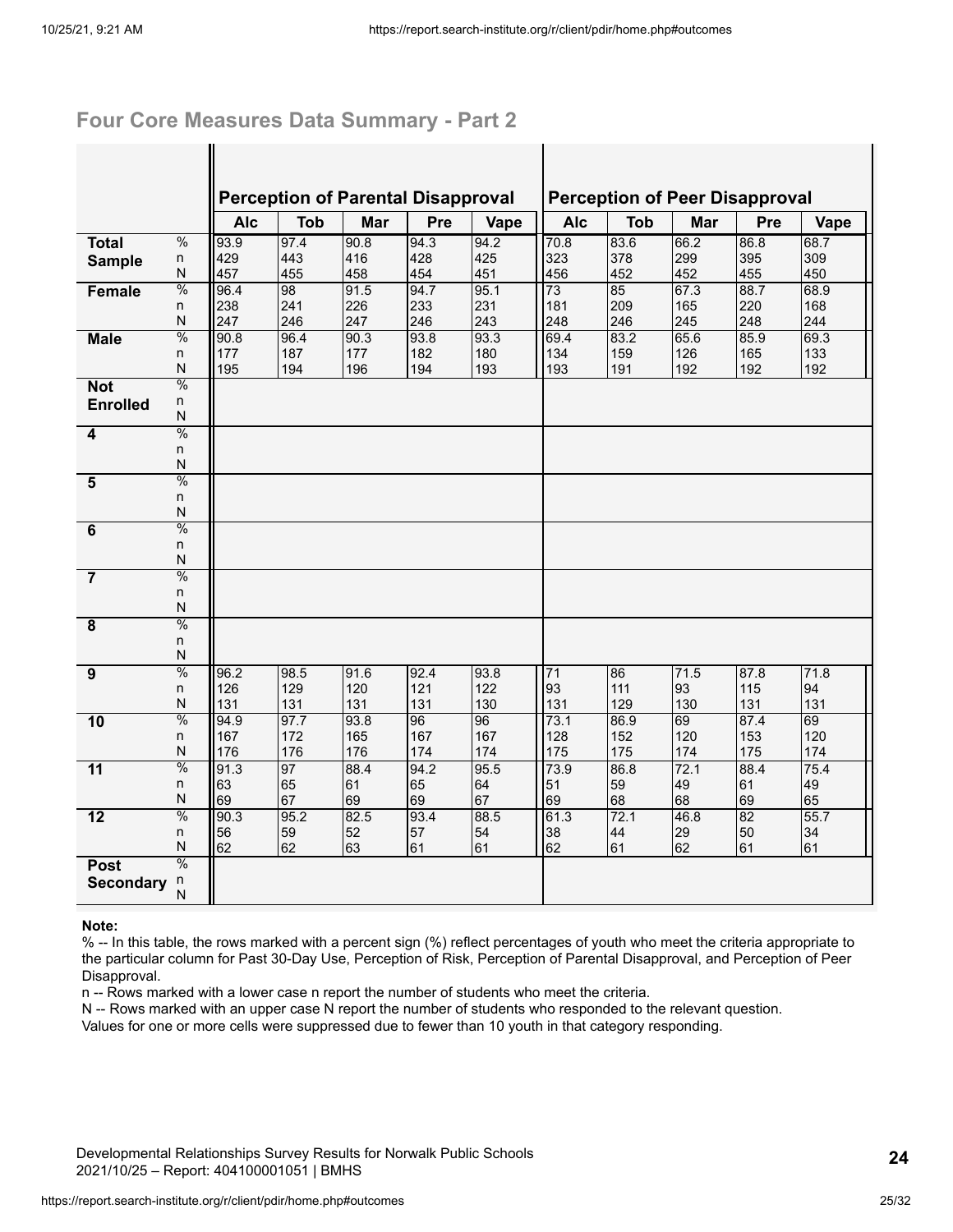# <span id="page-25-0"></span>**Additional Measures: Current Events**

In this chapter, we will explore the optional current events modules that your organization opted to include. This section is customizable, and your organization chose the following options: COVID-19 Module and Racial Injustice Module.

Developmental Relationships Survey Results for Norwalk Public Schools 2021/10/25 – Report: 404100001051 | BMHS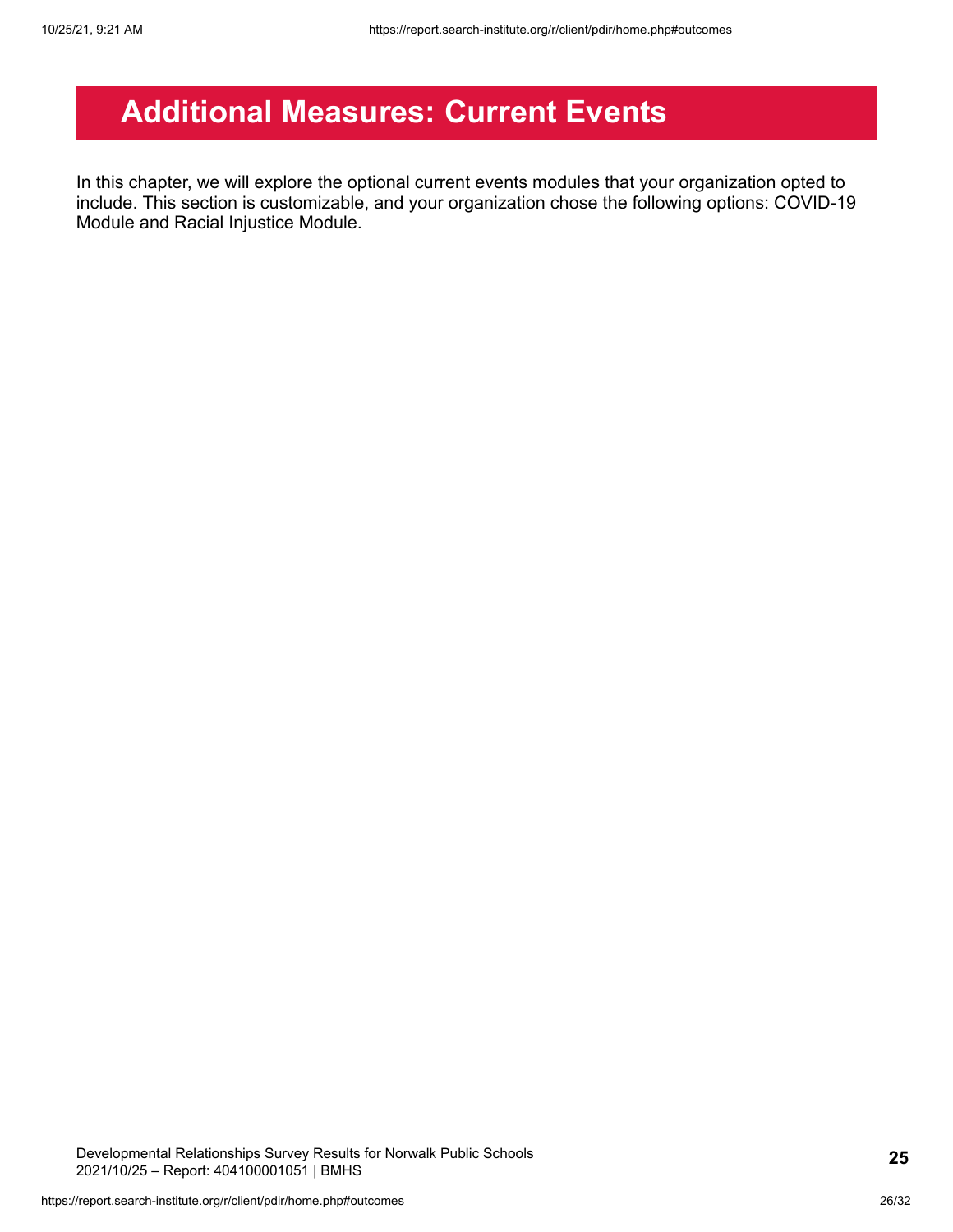# <span id="page-26-0"></span>**Current Events: COVID-19**

No individuals are immune to the effects of the pandemic, including young people. This current event module explores the impacts of the global pandemic on your young people, including stress, coping mechanisms, and any shifts in their relational experiences (e.g. whether connections have decreased in number or in quality). This section will serve as an important way to contextualize the other measures within this report.

#### **Stress**



### **Disengagement Coping**



Developmental Relationships Survey Results for Norwalk Public Schools 2021/10/25 – Report: 404100001051 | BMHS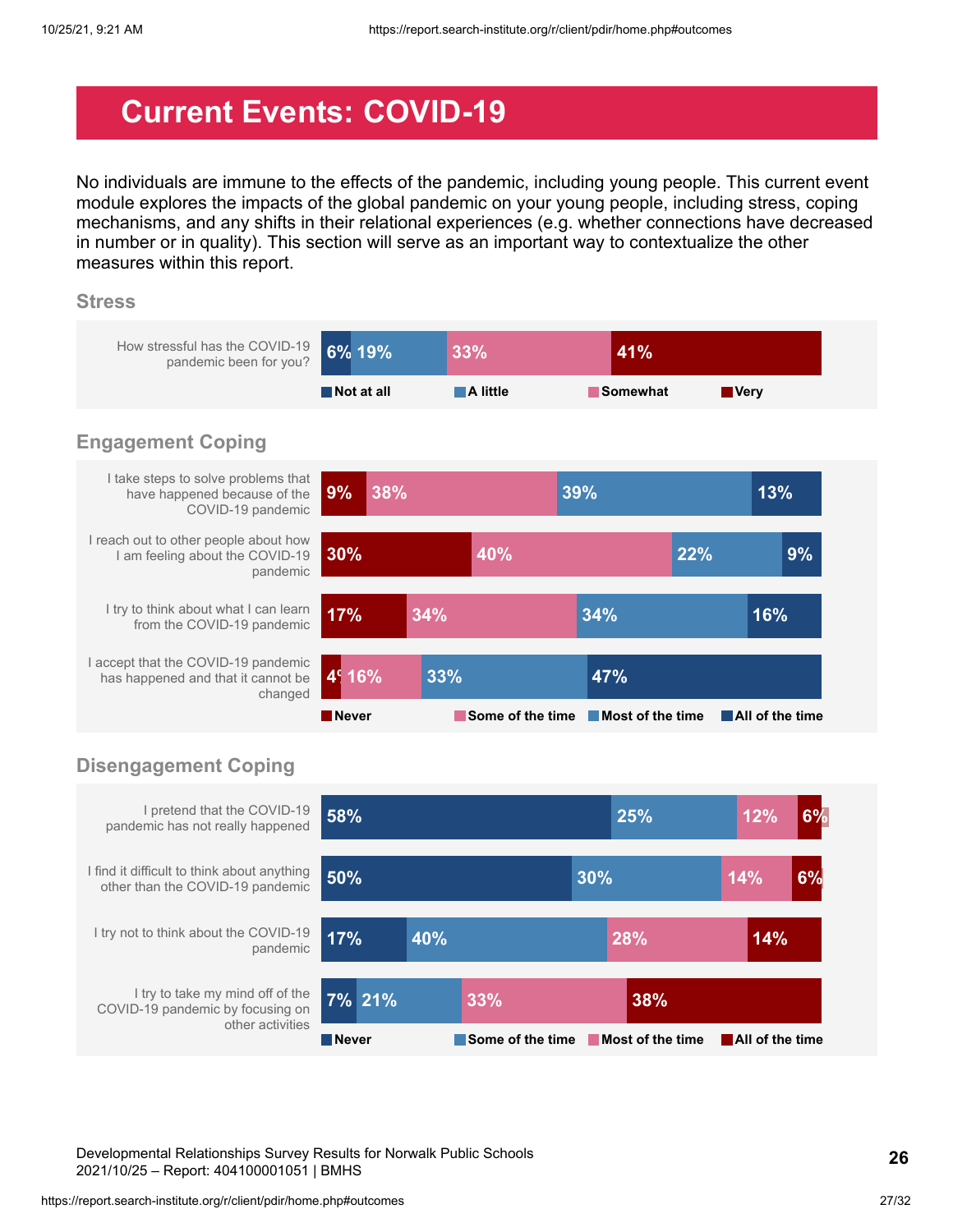### **Social (Dis)Connection**



### **COVID-19 Related Change in Relationship Quality**



### **COVID Context - School**

| Which of the following describes 25%<br>what learning looks like for YOU at |           | 32%                | 43%           |
|-----------------------------------------------------------------------------|-----------|--------------------|---------------|
| your school right now?                                                      | In person | <b>Combination</b> | <b>Online</b> |

### **COVID Context - Out-of-School Time**

| Which of the following describes<br>what your participation looks like for<br>YOU here right now? |           |                    |                |
|---------------------------------------------------------------------------------------------------|-----------|--------------------|----------------|
|                                                                                                   | In person | <b>Combination</b> | <b>Conline</b> |

Developmental Relationships Survey Results for Norwalk Public Schools 2021/10/25 – Report: 404100001051 | BMHS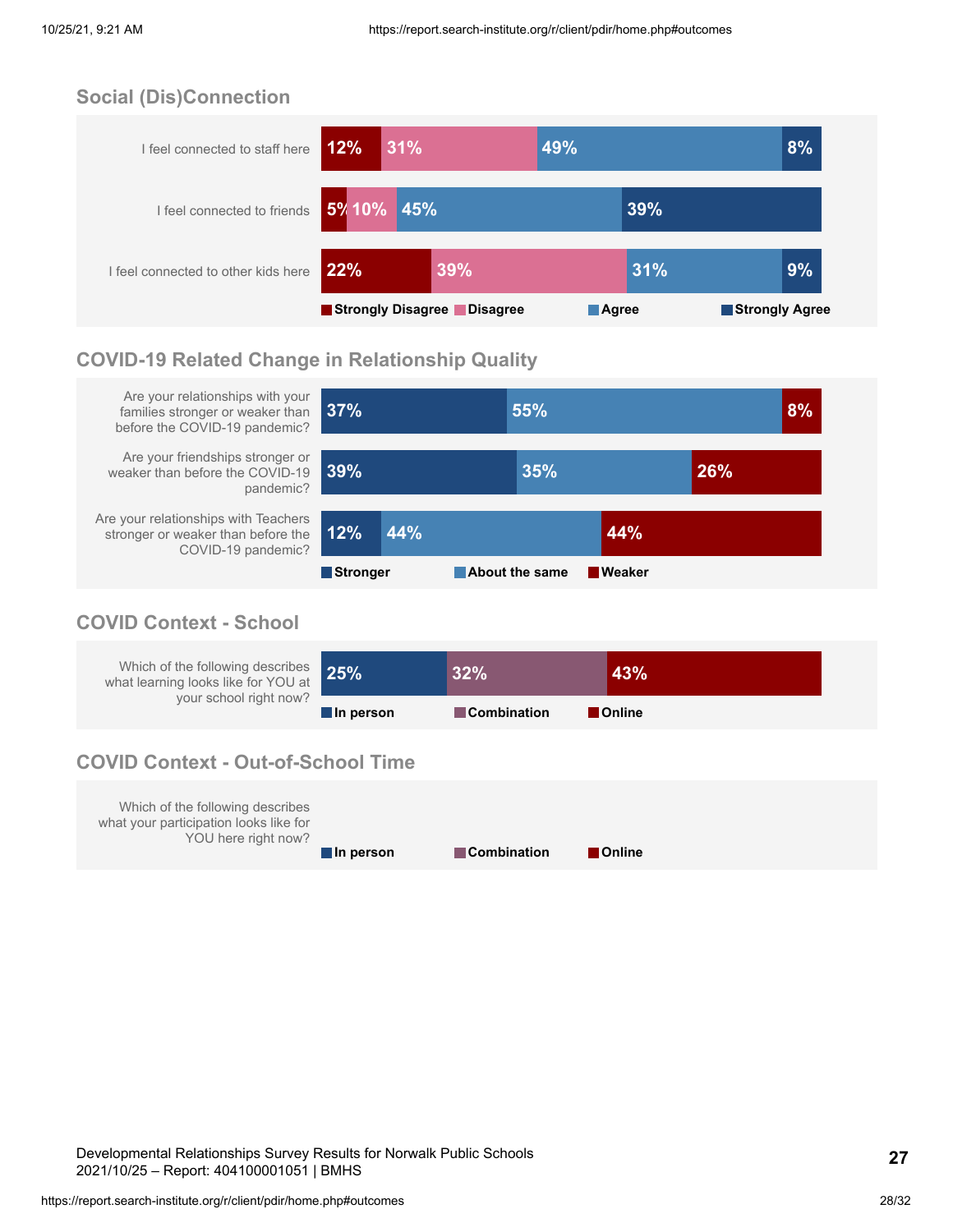### **COVID-19 Specific Social-Emotional Support**

My relationship with my Teachers has helped make things feel more normal during the COVID-19 pandemic. **16% 36% 40% 9%** My Teachers have helped me understand, or make sense of, my feelings related to the COVID-19 pandemic. **12% 31% 48% 9%** My Teachers provide a safe space where I can share my feelings and experiences related to the COVID-19 pandemic. **8% 24% 56% 12% Strongly Disagree Disagree Agree Strongly Agree**

Developmental Relationships Survey Results for Norwalk Public Schools 2021/10/25 – Report: 404100001051 | BMHS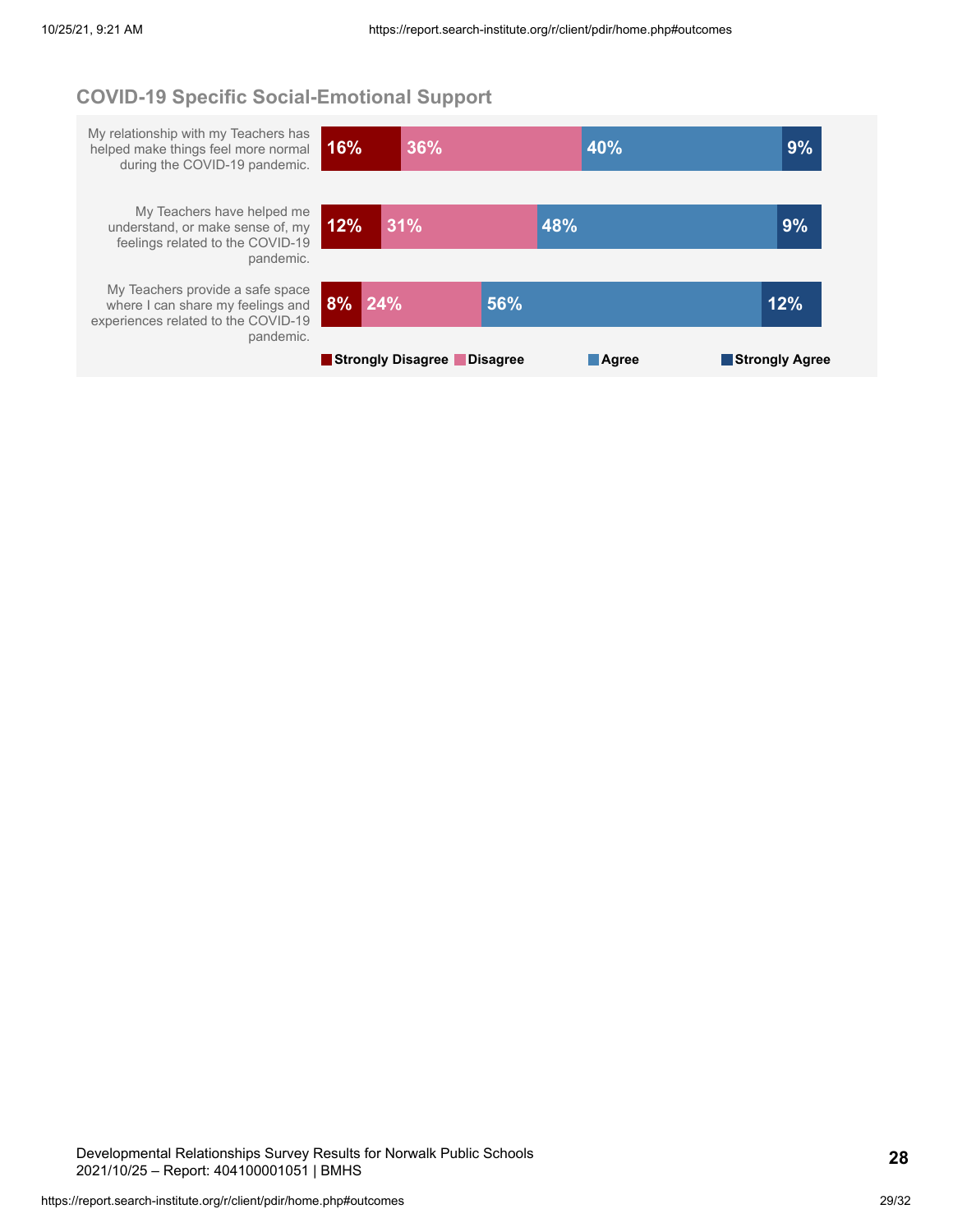## <span id="page-29-0"></span>**Current Events: Racial Injustice**

The questions in this section ask young people about their role in eliminating injustices against people of color and the efficacy of those beliefs.

**Following the deaths of George Floyd and Breonna Taylor (and many other people of color), there has been increased attention and unrest around the issue of racial injustice. In the questions below, we refer to this as the "racial injustice uprising".**



Developmental Relationships Survey Results for Norwalk Public Schools 2021/10/25 – Report: 404100001051 | BMHS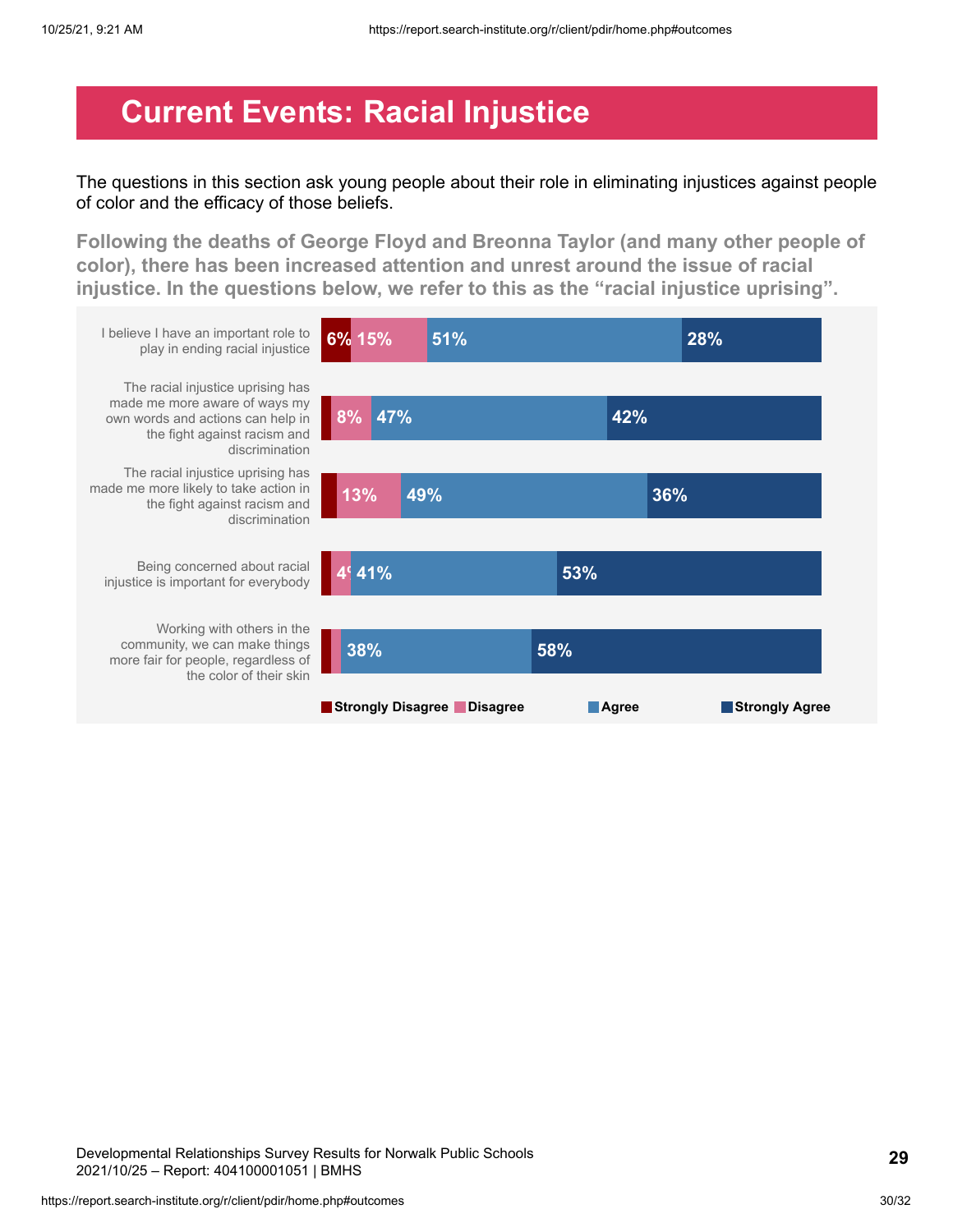# **Filters Used in This Report**

This report has been generated from a World Wide Web based system that includes the ability to filter the responses displayed based on a set of criteria selected by the viewer. When this report is printed or saved to a PDF file, it may not be clear what filtering if any has been used on the data set. That lack of clarity is what this section is designed to address. This section is shown only if filtering has reduced the number of responses shown to less than all responses available. **Currently displayed are 484 of 2550 survey responses**

#### **Groups displayed:**

BMHS Spring 2021: **Included** as main report data / post / time-2 CGS Spring 2021: **Excluded** Nathan Hale Middle School Spring 2021: **Excluded** Norwalk High School Spring 2021: **Excluded** P-TECH Spring 2021: **Excluded** Ponus Middle School Spring 2021: **Excluded** Roton Middle School Spring 2021: **Excluded** West Rocks Middle School Spring 2021: **Excluded**

Note: Checked values are included in the displayed data and unchecked values are excluded.

#### **Grades displayed:**

☑ Unanswered

- ☑ 5
- ☑ 6
- ☑ 7
- ☑ 8
- ☑ 9
- ☑ 10
- ☑ 11
- ☑ 12

#### **Genders displayed:**

- ☑ Unanswered
- ☑ Girl
- ☑ Boy
- ☑ Other

#### **Is LGBT+ displayed:**

- ☑ 0
- ☑ 1
- ☑ 2

#### **Financial Strain displayed:**

- ☑ Unanswered
- ☑ Cannot buy the things we need sometimes
- ☑ Have just enough money OR No problem

#### **English Language Learner displayed:**